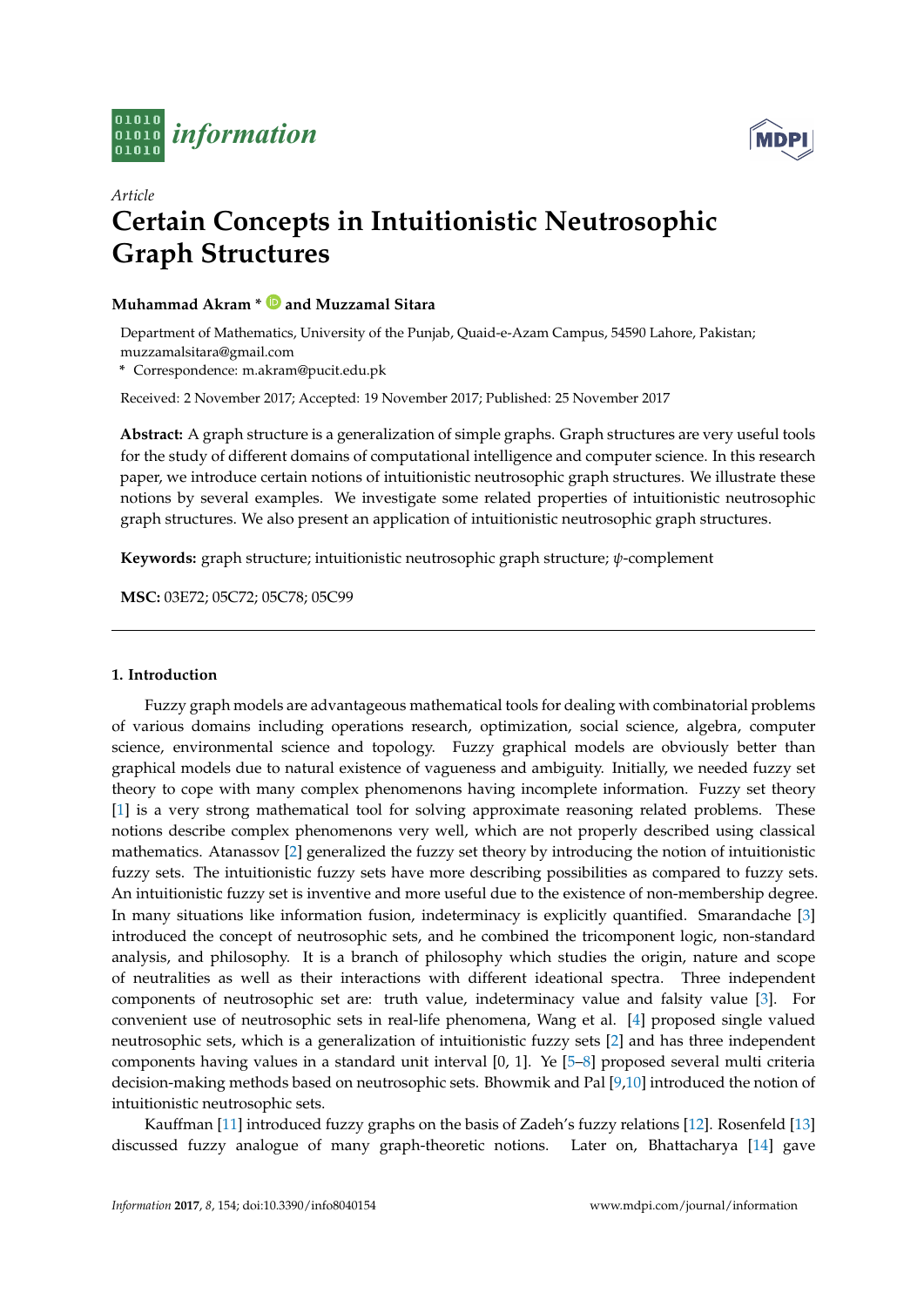some remarks on fuzzy graphs. The complement of a fuzzy graph was defined by Sunitha and Vijayakumar [15]. Bhutani and Rosenfeld studied the notion of *M*-strong fuzzy graphs and their properties in [16]. Parvathi et al. defined operations on intuitionistic fuzzy graphs in [17]. Akram and Shahzadi [18] introduced neutrosophic soft graphs with applications. Dinesh and Ramakrishnan [19] introduced the notion of fuzzy graph structures and discussed some related properties. Akram and Akmal [20] in[trod](#page-17-10)uced the concept of bipolar fuzzy graph structures. Recently, Akram and Sitara [21] introduced th[e co](#page-17-11)ncept of intuitionistic neutrosophic graph structures. Several notions' [gra](#page-17-12)ph structures have been [stu](#page-17-13)died by the same authors in [22–27]. In this research paper, we introduce certain noti[ons](#page-17-14) of intuitionistic neutrosophic graph structures and illustrate these notions by examples. We also present an appl[ica](#page-17-15)tion of intuitionistic neutrosophic graph structures in decision-making. For other notati[ons](#page-17-16) and applications, readers are referred to [28–45] .

### **2. Intuitionistic Neutrosophic Graph Structures**

Sampathkumar [46] introduced the [gr](#page-18-0)[aph](#page-18-1) structure, which is a generalization of an undirected graph and is quite useful in studying some structures like graphs, signed graphs, labeled graphs and edge colored graphs.

**Definition 1.** [46] A g[rap](#page-18-2)h structure  $G = (V, R_1, \ldots, R_r)$  consists of a non-empty set V together with relations  $R_1, R_2, \ldots, R_r$  on  $V$ , which are mutually disjoint such that each  $R_h$ ,  $1 \leq h \leq r$  is symmetric and irreflexive.

One can represent a graph structure  $G = (V, R_1, ..., R_r)$  in the plane, just like a graph where each edge is labele[d as](#page-18-2)  $R_h$ ,  $1 \leq h \leq r$ .

**Definition 2.** [3] An ordered triple  $\langle T_N, I_N, F_N \rangle$  in  $]0^-, 1^+$  *in the universe of discourse V is called neutrosophic set, where*  $T_N$ *,*  $I_N$ *,*  $F_N\colon V\to\ket{0^-}$ *,*  $1^+[\,$ , and their sum is without any restriction.

**Definition 3.** [4] An ordered triple  $\langle T_N, I_N, F_N \rangle$  in [0, 1] in a universe of discourse V is called single-valued *neutrosophic set[, w](#page-17-2)here*  $T_N$ *,*  $I_N$ *,*  $F_N$ *:*  $V \rightarrow [0, 1]$ *, and their sum is restricted between* 0 and 3.

**Definition 4.** *[47] Let V be a fixed set. A generalized intuitionistic fuzzy set I of V is an object having the* form  $I = \{(u, \mu_I(u), \nu_I(u)) | u \in V\}$  $I = \{(u, \mu_I(u), \nu_I(u)) | u \in V\}$  $I = \{(u, \mu_I(u), \nu_I(u)) | u \in V\}$ , where the functions  $\mu_I(u) \rightarrow [0, 1]$  and  $\nu_I(u) \rightarrow [0, 1]$  define the degree of *membership and degree of nonmembership of an element u ∈ V, respectively, such that*

$$
\min\{\mu_I(u),\nu_I(u)\}\leq 0.5, \text{ for all } u\in V.
$$

**Definition 5.** [9,10] An intuitionistic neutrosophic set can be stated as a set having the form  $I =$  ${T_I(u), I_I(u), F_I(u) : u \in V}$ , *where* 

$$
\min\{T_I(u), I_I(u)\} \le 0.5,\\ \min\{F_I(u), I_I(u)\} \le 0.5,\\ \min\{T_I(u), F_I(u)\} \le 0.5,
$$

*and*  $0 \leq T_I(u) + I_I(u) + F_I(u) \leq 2$ .

**Definition 6.** Let  $\check{G} = (P, P_1, P_2, \ldots, P_r)$  be a graph structure(GS), and then  $\check{G}_i = (O, O_1, O_2$ and...,  $O_r$ ) *is called an intuitionistic neutrosophic graph structure (INGS), if*  $O = \langle k, T(k), I(k), F(k) \rangle$  *and*  $O_h =$  $<(k,l)$ ,  $T_h(k,l)$ ,  $I_h(k,l)$ ,  $F_h(k,l) >$  are intuitionistic neutrosophic sets on P and  $P_h$ , respectively, such that

- 1.  $T_h(k, l) \leq T(k) \wedge T(l)$ ,  $I_h(k, l) \leq I(k) \wedge I(l)$ ,  $F_h(k, l) \leq F(k) \vee F(l)$ ;
- 2.  $T_h(k, l) \wedge I_h(k, l) \le 0.5$ ,  $T_h(k, l) \wedge F_h(k, l) \le 0.5$ ,  $I_h(k, l) \wedge F_h(k, l) \le 0.5$ ;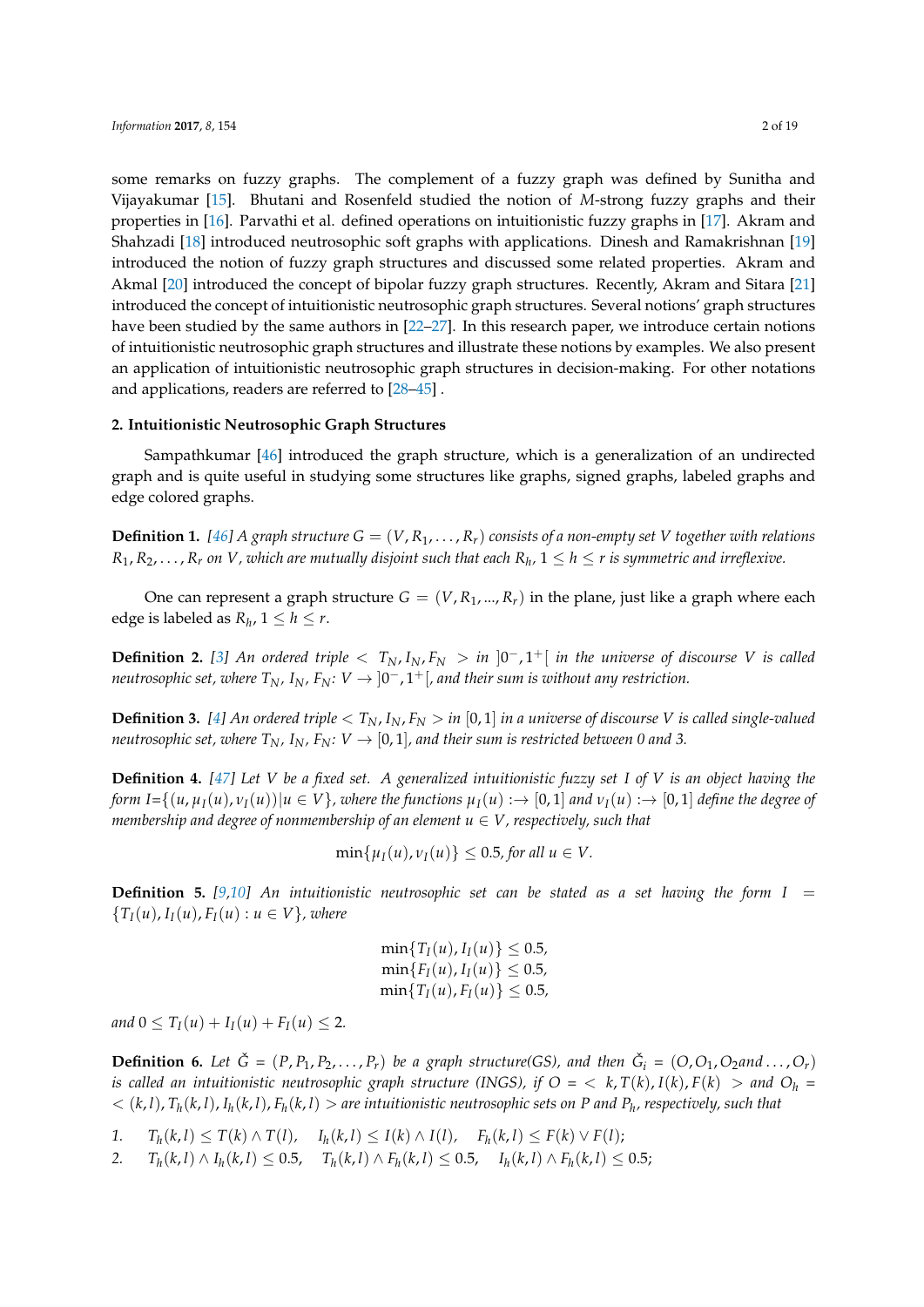3. 
$$
0 \le T_h(k, l) + I_h(k, l) + F_h(k, l) \le 2
$$
,  $\forall$   $(k, l) \in O_h$ ,  $h = 1, 2, ..., r$ ,

where O is an underlying vertex set of  $\check G_i$  and  $O_h$  (h = 1, 2,  $\dots$  , r ) are underlying h-edge sets of  $\check G_i.$ 

**Example 1.** *Consider a GS*  $\check{G} = (P, P_1, P_2)$  *such that O, O*<sub>1</sub>, *O*<sub>2</sub> *are IN subsets of P, P*<sub>1</sub>, *P*<sub>2</sub>*, respectively, where* 

$$
P = \{k_1, k_2, k_3, k_4, k_5, k_6, k_7, k_8\},
$$
  
\n
$$
P_1 = \{k_1k_2, k_3k_4, k_5k_6, k_3k_7, k_6k_8\},
$$
  
\n
$$
P_2 = \{k_2k_3, k_4k_5, k_1k_6, k_5k_7, k_2k_8\}.
$$

*Through direct calculations, it is easy to show that*  $\check{G}_i$  *=*  $(O, O_1, O_2)$  *is an INGS of*  $\check{G}$  *as represented in Figure 1.* 



**Figure 1.** An intuitionistic neutrosophic graph structure.

**Definition 7.** Let  $\check{G}_i = (O, O_1, O_2, \ldots, O_r)$  be an INGS of  $\check{G}$ . If  $\check{H}_i = (O', O'_1, O'_2, \ldots, O'_r)$  is an INGS of  $\check{G}$ *such that*

$$
T'(k) \leq T(k), I'(k) \leq I(k), F'(k) \geq F(k) \,\forall k \in P,
$$

$$
T'_{h}(k,l) \leq T_{h}(k,l), I'_{h}(k,l) \leq I_{h}(k,l), F'_{h}(k,l) \geq F_{h}(k,l), \forall (k,l) \in P_{h}, h = 1, 2, ..., r.
$$

Then,  $\check{H}_i$  is said to be an intuitionistic neutrosophic (IN) subgraph structure of INGS  $\check{G}_i$ .

**Example 2.** Consider an INGS  $\check{H}_i = (O', O'_1, O'_2)$  of GS  $\check{G} = (P, P_1, P_2)$  as represented in Figure 2. Through routine calculations, it can be easily shown that  $\check{H}_i$  is an IN subgraph structure of INGS  $\check{G}_i$ .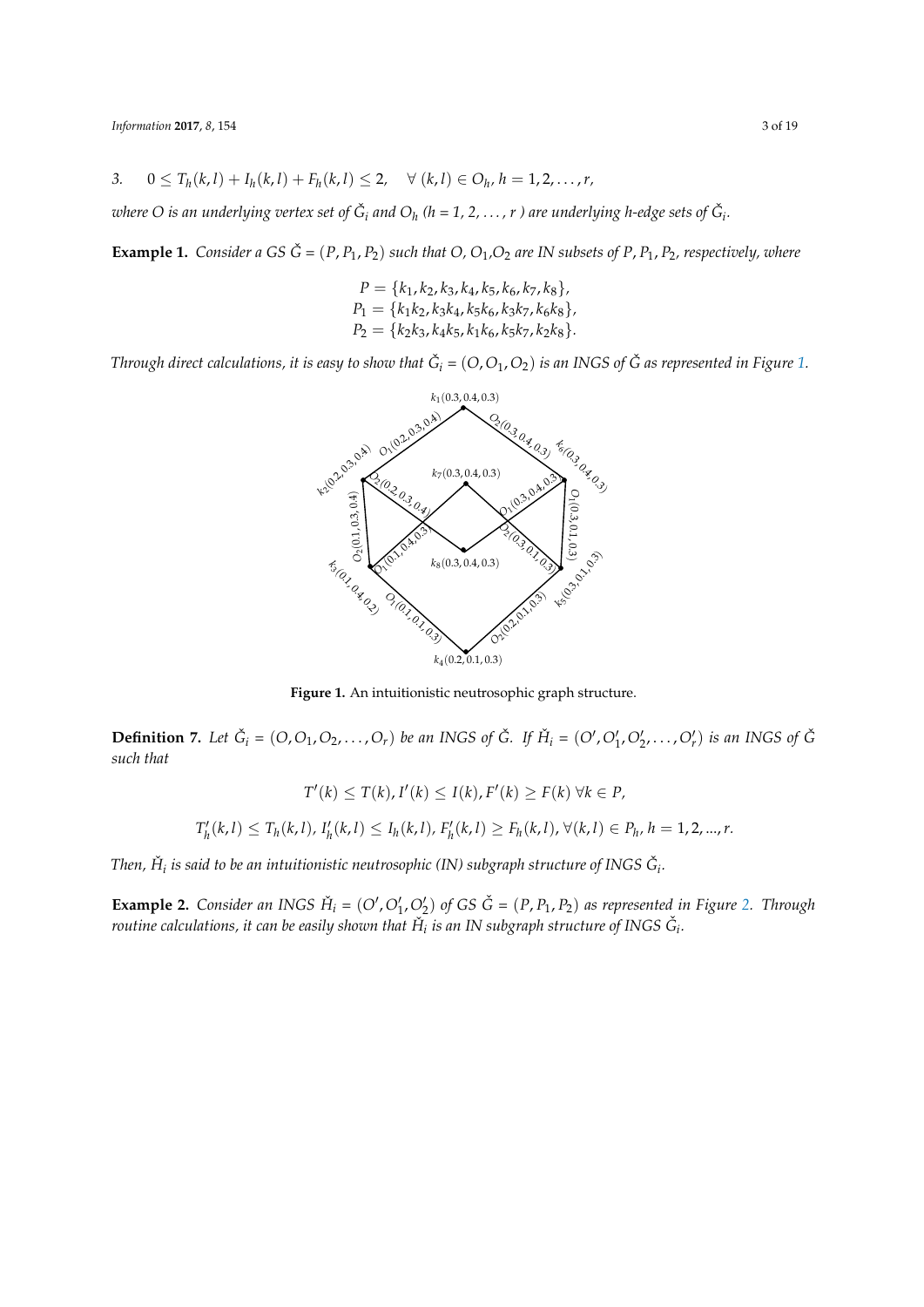

**Figure 2.** IN subgraph structure.

**Definition 8.** An INGS  $H_i = (O', O'_1, O'_2, \ldots, O'_r)$  is called an IN induced-subgraph structure of  $\check{G}_i$  by  $Q \subseteq P$  if

 $T'(k) = T(k)$ ,  $I'(k) = I(k)$ ,  $F'(k) = F(k)$ ,  $\forall k \in Q$ ,

$$
T'_{h}(k,l)=T_{h}(k,l), I'_{h}(k,l)=I_{h}(k,l), F'_{h}(k,l)=F_{h}(k,l), \forall k,l \in Q, h=1,2,\ldots,r.
$$

**Example 3.** *The INGS in the given Figure 3 is an IN induced-subgraph structure of an INGS in Figure 1.*



**Figure 3.** An IN induced-subgraph structure.

**Definition 9.** An INGS  $H_i = (O', O'_1, O'_2, ..., O'_r)$  is said to be a IN spanning-subgraph structure of  $\check{G}_i$  if  $O' =$ *O and*

$$
T'_{h}(k,l) \leq T_{h}(k,l), I'_{h}(k,l) \leq I_{h}(k,l), F'_{h}(k,l) \geq F_{h}(k,l), h = 1, 2, ..., r.
$$

**Example 4.** *An INGS shown in Figure 4 is an IN spanning-subgraph structure of an INGS in Figure 1.*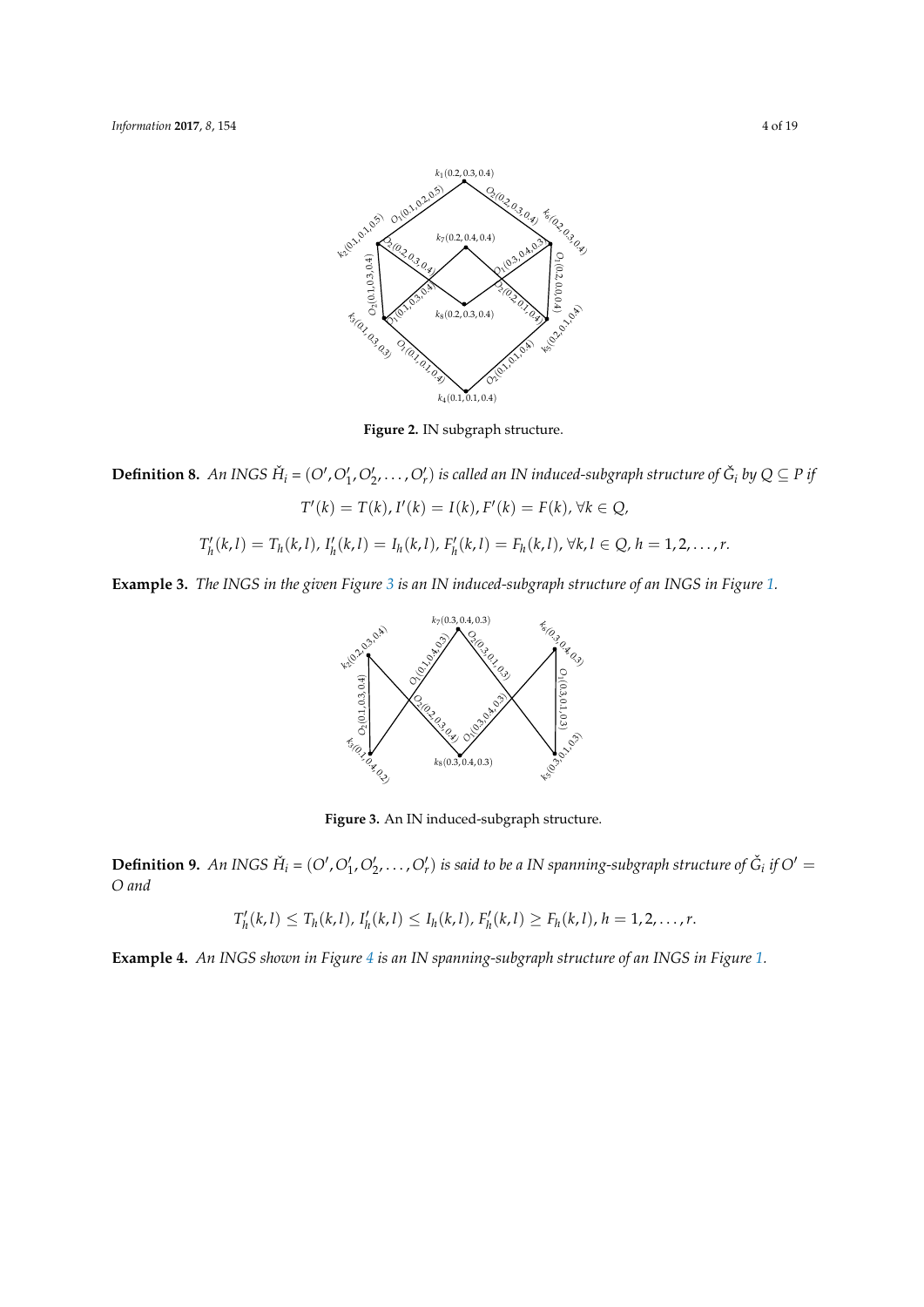

**Figure 4.** An IN spanning-subgraph structure.

**Definition 10.** Let  $\check{G}_i = (O,O_1,O_2,\ldots,O_r)$  be an INGS. Then, kl  $\in P_h$  is named as a IN  $O_h$ -edge or shortly  $O_h$ -edge, if  $T_h(k,l) > 0$  or  $I_h(k,l) > 0$  or  $F_h(k,l) > 0$  or all these conditions are satisfied. As a result, support of *O<sup>h</sup> is:*

$$
supp(O_h) = \{kl \in O_h : T_h(k, l) > 0\} \cup \{kl \in O_h : I_h(k, l) > 0\} \cup \{kl \in O_h : F_h(k, l) > 0\},\
$$

 $h = 1, 2, ..., r$ .

**Definition 11.**  $O_h$ -path in an INGS  $\check{G}_i = (O, O_1, O_2, \ldots, O_r)$  is a sequence  $k_1, k_2, ..., k_r$  of distinct vertices  $\mathcal{L}(e \times e e e f k_r = k_1)$  in P, such that  $k_{h-1} k_h$  is an IN  $O_h$ -edge ∀h = 2, ..., r.

**Definition 12.** An INGS  $\check{G}_i = (O, O_1, O_2, \ldots, O_r)$  is  $O_h$ -strong for any  $h \in \{1, 2, ..., r\}$  if

$$
T_h(k,l) = \min\{T(k), T(l)\}, I_h(k,l) = \min\{I(k), I(l)\}, F_h(k,l) = \max\{F(k), F(l)\},
$$

 $\forall$ kl  $\in$  supp $(O_h)$ . If  $\check{G}_i$  is  $O_h$ -strong for all  $h \in \{1, 2, ..., r\}$ , then  $\check{G}_i$  is a strong INGS.

**Example 5.** Consider an INGS  $\check{G}_i = (O, O_1, O_2)$  as represented in Figure 5. Then,  $\check{G}_i$  is strong INGS, as it is *O*1*− and O*<sup>2</sup> *− strong.*



**Figure 5.** A strong INGS.

**Definition 13.** An INGS  $\check{G}_i = (O, O_1, O_2, \ldots, O_r)$  is a complete INGS, if

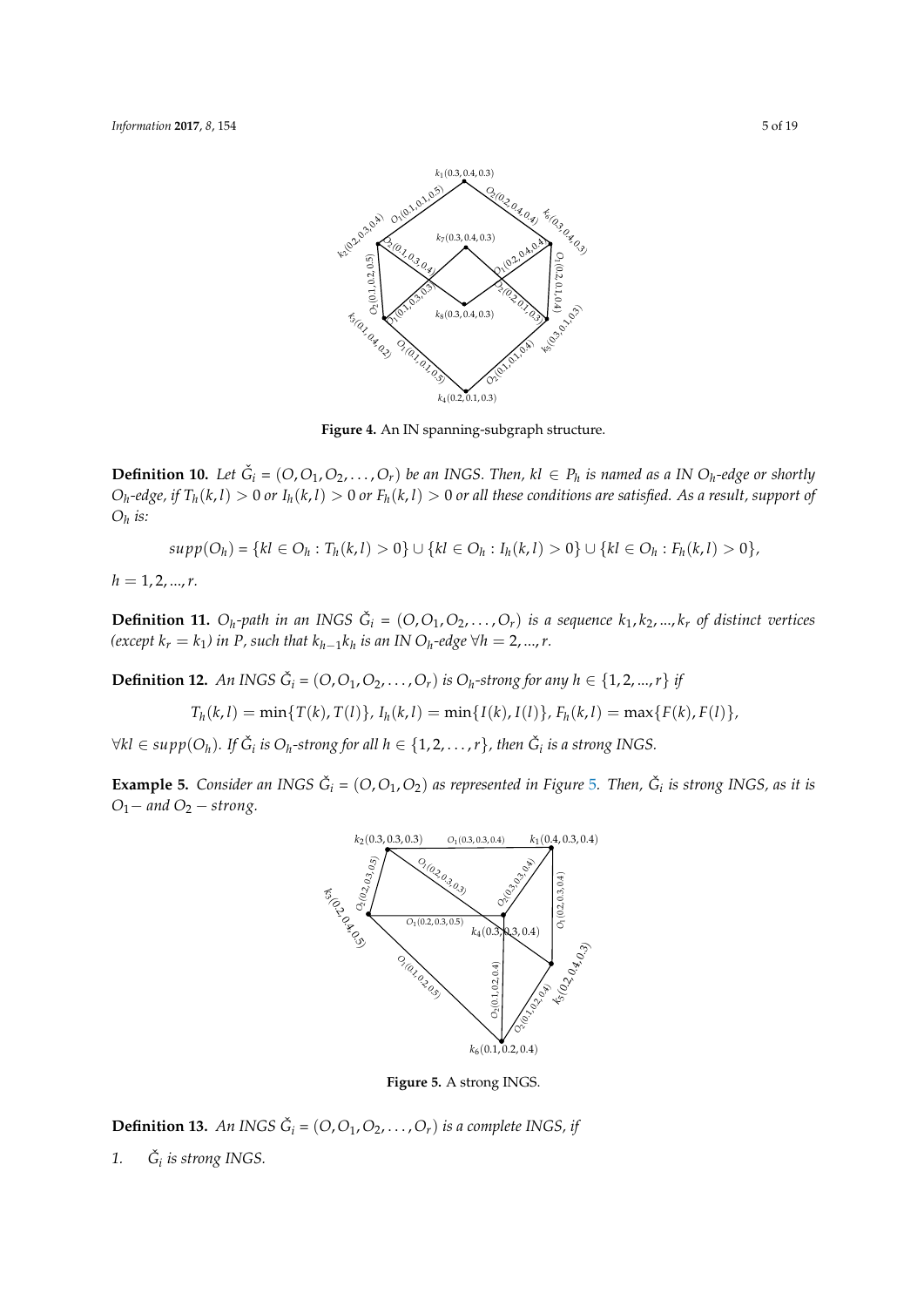- 2.  $supp(O_h) \neq \emptyset$ , for all  $h = 1, 2, ..., r$ .
- *3. For all*  $k, l \in P$ ,  $kl$  *is a*  $O_h -$  *edge for some h.*

**Example 6.** Let  $\check{G}_i = (O, O_1, O_2)$  be an INGS of GS  $\check{G} = (P, P_1, P_2)$ , such that

$$
P = \{k_1, k_2, k_3, k_4, k_5, k_6\},
$$
  
\n
$$
P_1 = \{k_1k_6, k_1k_2, k_2k_4, k_2k_5, k_2k_6, k_1k_6\},
$$
  
\n
$$
P_2 = \{k_2k_6, k_4k_3, k_5k_6, k_1k_4\},
$$
  
\n
$$
P_3 = \{k_1k_5, k_5k_3, k_2k_3, k_1k_3, k_4k_6\}.
$$

 $B$ y means of direct calculations, it is easy to show that  $\check G_i$  is strong INGS.

*Moreover, supp*( $O_1$ )  $\neq \emptyset$ , supp( $O_2$ )  $\neq \emptyset$ , supp( $O_3$ )  $\neq \emptyset$ , and every pair  $k_h k_q$  of vertices of P, is  $O_1$ -edge or *O*2*-edge or an O*3*-edge. Hence, G*ˇ *i is a complete INGS, that is, O*1*O*2*O*3*-complete INGS.*

**Definition 14.** Let  $\check{G}_i$  =  $(O,O_1,O_2,\ldots,O_r)$  be an INGS. The truth strength T.P<sub>Oh</sub>, falsity strength F.P<sub>OH</sub>, and *indeterminacy strength*  $\text{I.P}_{\text{O}_h}$  *of an*  $\text{O}_h$ *-path,*  $\text{P}_{\text{O}_h} = k_1, k_2, \ldots, k_n$  *is defined as:* 

$$
T.P_{O_h} = \bigwedge_{i=2}^{n} [T_{O_h}^P(k_{i-1}k_i)],
$$
  
\n
$$
I.P_{O_h} = \bigwedge_{i=2}^{n} [I_{O_h}^P(k_{i-1}k_i)],
$$
  
\n
$$
F.P_{O_h} = \bigvee_{i=2}^{n} [F_{O_h}^P(k_{i-1}k_i)].
$$

<span id="page-5-0"></span>**Example 7.** *Consider an INGS*  $\check{G}_i = (O, O_1, O_2, O_3)$  *as in Figure* 6*. We found an*  $O_1$ -path  $P_{O_1} = k_2, k_1, k_6$ *. So, T*.*PO*<sup>1</sup> *= 0.2, I*.*PO*<sup>1</sup> *= 0.1 and F*.*PO*<sup>2</sup> *= 0.5.*



**Figure 6.** A complete INGS.

**Definition 15.** Let  $\check{G}_i = (O, O_1, O_2, \ldots, O_r)$  be an INGS. Then,

- *O<sub>h</sub>*-strength of connectedness of truth between k and l is defined as:  $T^{\infty}_{O_h}(kl) = \bigvee_{i \geq k} T^{\infty}_{O_h}(kl)$ *i≥*1 *{T i O<sup>h</sup>* (*kl*)*}, such that*  $T_{O_h}^i(kl) = (T_{O_h}^{i-1})$  $T_{O_h}^{i-1} \circ T_{O_h}^1$  (kl) for  $i \ge 2$  and  $T_{O_h}^2$  (kl) =  $(T_{O_h}^1 \circ T_{O_h}^1)(kl) = \bigvee_h$  $\bigvee_{y} (T^1_{O_h}(ky) \wedge T^1_{O_h})(yl).$
- **•** *O<sub>h</sub>*-strength of connectedness of indeterminacy between k and l is defined as:  $I_{O_h}^{\infty}(kl) = \bigvee_{i \geq k} I_{O_i}^{\infty}(l)$ *i≥*1  $\{I^i_{O_h}(kl)\}$ *, such that*  $I_{O_h}^i(kl) = (I_{O_h}^{i-1})$  $I_{O_h}^{i-1} \circ I_{O_h}^1$  (kl) for  $i \ge 2$  and  $I_{O_h}^2 (kl) = (I_{O_h}^1 \circ I_{O_h}^1)(kl) = \bigvee_h$  $\bigvee_{y} (I^1_{O_h}(ky) \wedge I^1_{O_i})(yl).$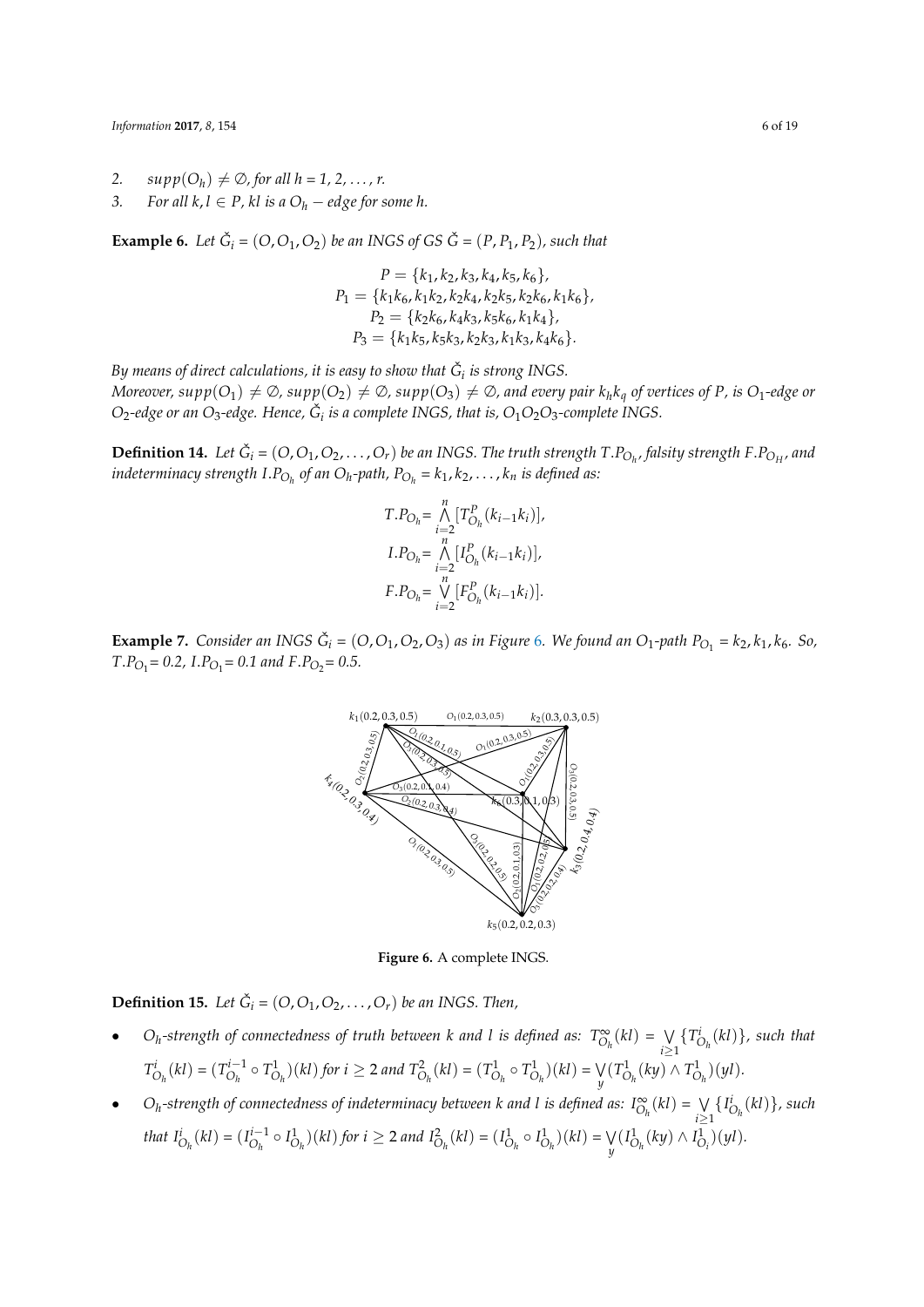• O<sub>h</sub>-strength of connectedness of falsity between k and l is defined as:  $F^{\infty}_{O_h}(kl) = N$ *i≥*1  ${F_{O_h}^i(kl)}$ *, such that*  $F_{O_h}^i(kl) = (F_{O_h}^{i-1})$  $F_{O_h}^{i-1} \circ F_{O_h}^1$  (kl) for  $i \ge 2$  and  $F_{Q_h}^2(kl) = (F_{O_h}^1 \circ F_{O_h}^1)(kl) = \bigwedge_{i=1}^n k_i$  $\mathcal{N}_y(F^1_{O_h}(ky) \vee F^1_{O_h})(yl).$ 

**Definition 16.** An INGS  $\check{G}_i = (O, O_1, O_2, \ldots, O_r)$  is called an  $O_h$ -cycle if  $(supp(O), supp(O_1),$  $supp(O_2), \ldots, supp(O_r))$  *is an*  $O_h$  *− cycle.* 

**Definition 17.** An INGS  $\check{G}_i = (O, O_1, O_2, \ldots, O_r)$  is an IN fuzzy  $O_h$ -cycle (for any h) if

- 1.  $\check{G}_i$  *is an O<sub>h</sub>*-cycle.
- 2. *There exists no unique*  $O_h$ *-edge kl in*  $\check{G}_i$  *such that*  $T_{O_h}(kl) = \min\{T_{O_h}(yz) : yz \in P_h = supp(O_h)\}$  or  $I_{O_h}(kl) = \min\{I_{O_h}(yz) : yz \in P_h = supp(O_h)\}$  $or F_{O_h}(kl) = \max\{F_{O_h}(yz) : yz \in P_h = supp(O_h)\}.$

**Example 8.** Consider an INGS  $\check{G}_i = (O, O_1, O_2)$  as in Figure 6. Then,  $\check{G}_i$  is an  $O_1$ -cycle and IN fuzzy  $O_1$  – *cycle, since* ( $supp(O)$ ,  $supp(O_1)$ ,  $supp(O_2)$ ) *is an O*<sub>1</sub>-cycle and no unique O<sub>1</sub>-edge kl satisfies the condition:  $T_{O_h}(kl) = \min\{T_{O_h}(yz) : yz \in P_h = supp(O_h)\}\$ or  $I_{O_h}(kl) = \min\{I_{O_h}(yz) : yz \in P_h = supp(O_h)\}\$ or  $F_{O_h}(kl) = \max\{F_{O_h}(yz) : yz \in P_h = \text{supp}(O_h)\}.$ 

**Definition 18.** Let  $\check{G}_i = (O,O_1,O_2,\ldots,O_r)$  be an INGS and k a vertex in  $\check{G}_i$ . Let  $(O', O'_1,O'_2,\ldots,O'_r)$  be an *IN subgraph structure of*  $\check{G}_i$  *induced by*  $P \setminus \{k\}$  *such that*  $\forall y \neq k, z \neq k.$ 

$$
T_{O'}(k) = 0 = I_{O'}(k) = F_{O'}(k), T_{O'_{h}}(ky) = 0 = I_{O'_{h}}(ky) = F_{O'_{h}}(ky) \ \forall \ edges \ ky \in \tilde{G}_i; T_{O'}(y) = T_O(y),
$$
  
\n
$$
I_{O'}(y) = I_O(y), F_{O'}(y) = F_O(y), \ \forall y \neq k; T_{O'_{h}}(yz) = T_{O_{h}}(yz), I_{O'_{h}}(yz) = I_{O_{h}}(yz), F_{O'_{h}}(yz) = F_{O_{h}}(yz).
$$

*Then, k is IN fuzzy O<sup>h</sup> cut-vertex, for some h, if*

$$
T^{\infty}_{O_h}(yz) > T^{\infty}_{O'_h}(yz), T^{\infty}_{O_h}(yz) > T^{\infty}_{O'_h}(yz)
$$

*and*

$$
F^{\infty}_{O_h}(yz) > F^{\infty}_{O'_h}(yz), \text{ for some } y, z \in P \setminus \{k\}.
$$

Note that k is an IN fuzzy  $O_h-T$  cut-vertex, if  $T_{O_h}^{\infty}(yz)>T_{O_h'}^{\infty}(yz)$ , IN fuzzy  $O_h-I$  cut-vertex, if  $I_{O_h}^{\infty}(yz)>0$  $I_{O_h'}^{\infty}(yz)$  and IN fuzzy  $O_h - F$  cut-vertex, if  $F_{O_h}^{\infty}(yz) > F_{O_h'}^{\infty}(yz)$ .

**Example 9.** Consider an INGS  $\check{G}_i = (O, O_1, O_2)$  as represented in Figure 7 and  $\check{G}'_h = (O', O'_1, O'_2)$  is an IN  $s$ ubgraph structure of an INGS  $\check G_i$ , and we found it by deleting the vertex  $k_2.$  The vertex  $k_2$  is an IN fuzzy  $O_1$ -I cut-vertex, since  $I^{\infty}_{O'_1}(k_2k_5) = 0 < 0.5 = I^{\infty}_{O_1}(k_2k_5)$ ,  $I^{\infty}_{O'_1}(k_4k_3) = 0.7 = I^{\infty}_{O_1}(k_4k_3)$  and  $I^{\infty}_{O'_1}(k_3k_5) = 0.3 <$  $0.4 = I_{O_1}^{\infty}(k_3k_5)$ .



**Figure 7.** An INGS  $\check{G}_i = (O, O_1, O_2)$ .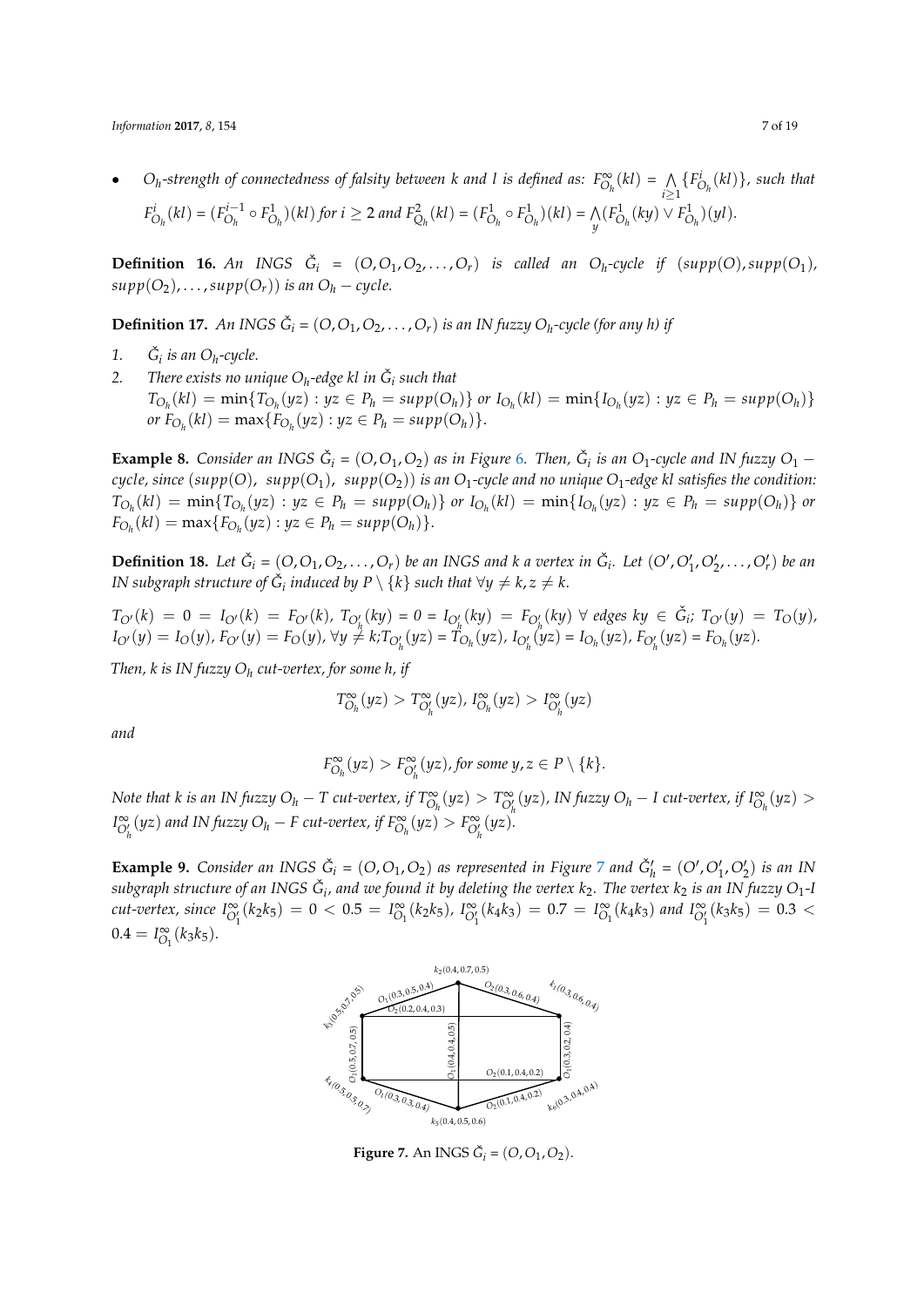**Definition 19.** Let  $\check{G}_i = (O, O_1, O_2, \ldots, O_r)$  be an INGS and kl an  $O_h -$  edge.

Let  $(O', O'_1, O'_2, \ldots, O'_r)$  be an IN fuzzy spanning-subgraph structure of  $\check G_i$ , such that  $T_{O'_h}(kl) = 0 = I_{O'_h}(kl) = F_{O'_h}(kl), T_{O'_h}(qt) = T_{O_h}(qt), I_{O'_h}(qt) = I_{O_h}(qt), F_{O'_h}(qt) = F_{O_h}(qt),$  $∀$  *edges*  $qt ≠ kl$ .

*Then, kl is an IN fuzzy O<sup>h</sup> -bridge if*

 $T^{\infty}_{O_h}(yz) > T^{\infty}_{O'_h}(yz)$ ,  $I^{\infty}_{O_h}(yz) > I^{\infty}_{O'_h}(yz)$  and  $F^{\infty}_{O_h}(yz) > F^{\infty}_{O'_h}(yz)$ , for some  $y, z \in P$ .

Note that kl is an IN fuzzy  $O_h - T$  bridge if  $T_{O_h}^{\infty}(yz) > T_{O_h'}^{\infty}(yz)$ , IN fuzzy  $O_h - I$  bridge if  $I_{O_h}^{\infty}(yz) > I_{O_h'}^{\infty}(yz)$ *and IN fuzzy O<sub>h</sub></sub> − <i>F bridge if*  $F_{O_h}^{\infty}(yz) > F_{O_h'}^{\infty}(yz)$ *.* 

**Example 10.** Consider an INGS  $\check{G}_i = (O, O_1, O_2)$  as shown in Figure 7 and  $\check{G}'_H = (O'', O''_1, O''_2)$  is IN  $s$  panning-subgraph structure of an INGS  $\check{G}_i$  found by the deletion of  $O_1$ -edge  $(k_2k_5)$ *. Edge*  $(k_2k_5)$  is an IN fuzzy O<sub>1</sub>-bridge. As  $T_{O_1''}^{\infty}(k_2k_5)$  = 0.3 < 0.4 =  $T_{O_1}^{\infty}(k_2k_5)$ ,  $I_{O_1''}^{\infty}(k_2k_5)$  = 0.3 < 0.4 =  $I_{O_1}^{\infty}(k_2k_5)$ ,  $F_{O_1^{\prime\prime}}^{\infty}(k_2k_5) = 0.4 < 0.5 = F_{O_1}^{\infty}(k_2k_5).$ 

**Definition 20.** An INGS  $\check{G}_i = (O, O_1, O_2, \ldots, O_r)$  is an  $O_h$ -tree, if  $(supp(O), supp(O_1),$  $supp(O_2),\ldots, supp(O_r))$  is an  $O_h-$  tree. Alternatively,  $\check G_i$  is an  $O_h$ -tree, if there is a subgraph of  $\check G_i$  induced *by supp*(*O<sup>h</sup>* )*, which forms a tree.*

**Definition 21.** An INGS  $\check{G}_i = (O, O_1, O_2, \ldots, O_r)$  is an IN fuzzy  $O_h$ -tree if  $\check{G}_i$  has an IN fuzzy spanning-subgraph structure  $\check{H}_i$  =  $(O'', O''_1, O''_2, \ldots, O''_r)$ , such that, for all  $O_h$ -edges kl not in  $\check{H}_i$ ,  $\check{H}_i$  is an  $O''_h$ -tree, and  $T_{O_h}(kl) < T_{O''_h}^{\infty}(kl)$ ,  $I_{O_h}(kl) < I_{O''_h}^{\infty}(kl)$ ,  $F_{O_h}(kl) < F_{O''_h}^{\infty}(kl)$ . In particular,  $\check{G}_i$  is an IN fuzzy  $O_h$ -T tree if  $T_{O_h}(kl) < T_{O_h''}^{\infty}(kl)$ , an IN fuzzy  $O_h$ -I tree if  $I_{O_h}(kl) < I_{O_h''}^{\infty}(kl)$ , and an IN fuzzy  $O_h$ -F tree if  $F_{O_h}(kl) > F_{O_h''}^{\infty}(kl)$ .

**Example 11.** Consider an INGS  $\check{G}_i = (O, O_1, O_2)$  as shown in Figure 8. It is an  $O_2$ -tree, not an  $O_1$ -tree but it *is IN fuzzy O*1*-tree because it has an IN fuzzy-spanning subgraph* (*O′* ,*O′* 1 ,*O′* 2 ) *as an O′* 1 *-tree, which is found by* the deletion of O<sub>1</sub>-edge k<sub>2</sub>k<sub>5</sub> from  $\check{G}_i$ . Moreover,  $T^{\infty}_{O'_1}(k_2k_5)=0.3>0.2=T_{O_1}(k_2k_5)$ ,  $I^{\infty}_{O'_1}(k_2k_5)=0.3>0.1=0.3$  $I_{O_1}(k_2k_5)$  and  $F_{O'_1}^{\infty}(k_2k_5) = 0.4 < 0.5 = F_{O_1}(k_2k_5)$ .



**Figure 8.** An IN fuzzy  $O_1$ -tree.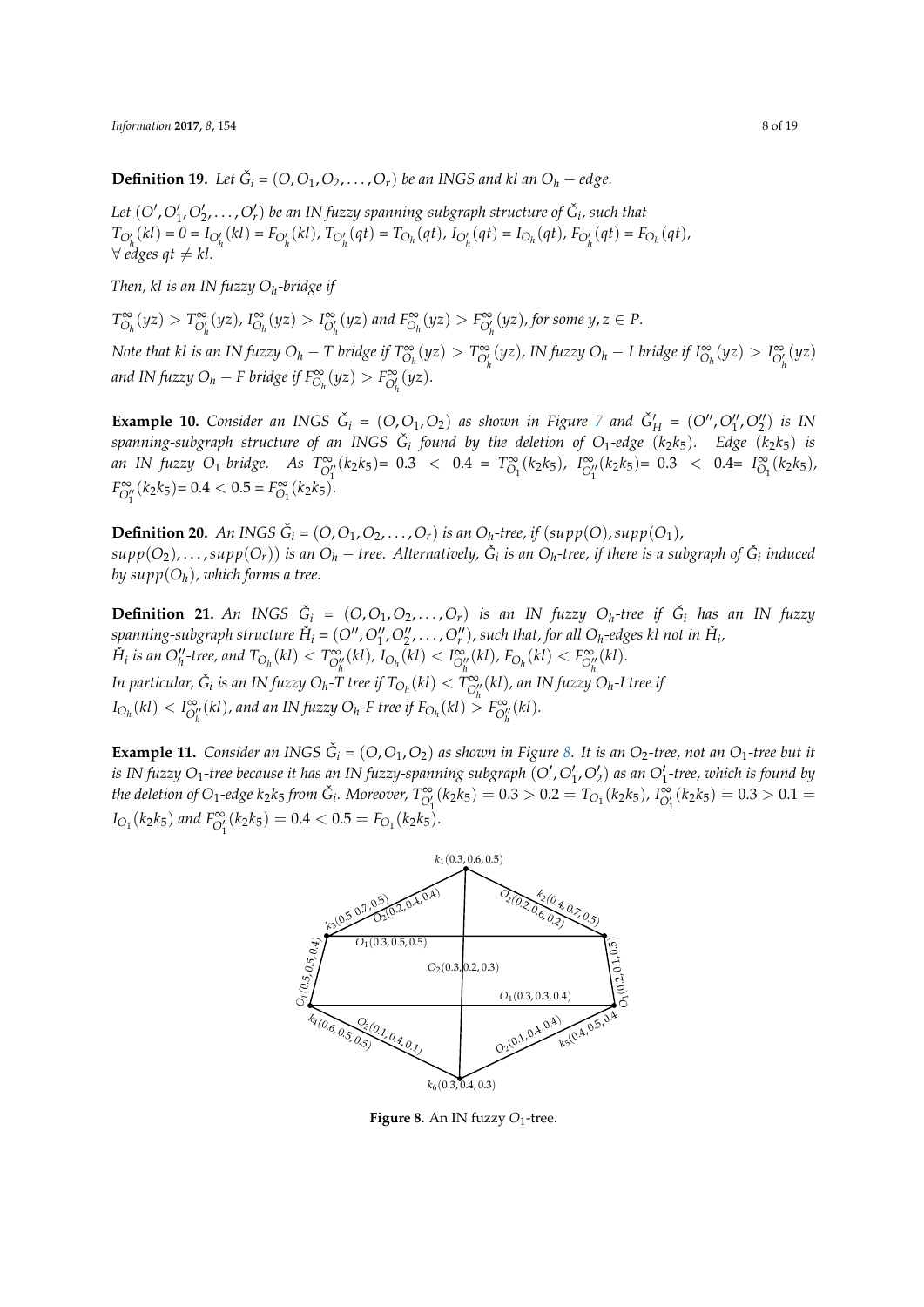**Definition 22.** An INGS  $\check{G}_{i1} = (O_1, O_{11}, O_{12}, \ldots, O_{1r})$  of graph structure  $\check{G}_1 = (P_1, P_{11}, P_{12}, \ldots, P_{1r})$  is said to be isomorphic to an INGS  $\check{G}_{i2} = (O_2, O_{21}, O_{22}, \ldots, O_{2r})$  of the graph structure  $\check{G}_2 = (P_2, P_{21}, P_{22}, ..., P_{2r})$ , *if there is a pair*  $(g, \psi)$ *, where*  $g: P_1 \to P_2$  *is a bijective mapping and*  $\psi$  *is any permutation on this set*  $\{1, 2, ..., r\}$ *such that;*

$$
T_{O_1}(k) = T_{O_2}(g(k)), I_{O_1}(k) = I_{O_2}(g(k)), F_{O_1}(k) = F_{O_2}(g(k)), \forall k \in P_1,
$$
  

$$
T_{O_{1h}}(kl) = T_{O_{2\phi(h)}}(g(k)g(l)), I_{O_{1h}}(kl) = I_{O_{2\phi(h)}}(g(k)g(l), F_{Q_{1h}}(kl) = F_{O_{2\phi(h)}}(g(k)g(l)),
$$

*∀kl ∈ P*1*<sup>h</sup> , h = 1,2,. . . ,r.*

**Example 12.** Let  $\check{G}_{i1} = (O, O_1, O_2)$  and  $\check{G}_{i2} = (O', O'_1, O'_2)$  be two INGSs as shown in the Figure 9.  $\check G_{i1}$  and  $\check G_{i2}$  are isomorphic under  $(g,\psi)$ , where  $g:P\to P'$  is a bijective mapping and  $\psi$  is the permutation on  ${1, 2}$ *, which is defined as*  $\psi(1) = 2$ ,  $\psi(2) = 1$ , and the following conditions hold:

$$
T_O(k_h) = T_{O'}(g(k_h)),
$$
  
\n
$$
I_O(k_h) = I_{O'}(g(k_h)),
$$
  
\n
$$
F_O(k_h) = F_{O'}(g(k_h)),
$$

*∀k<sup>h</sup> ∈ P and*

$$
T_{O_h}(k_h k_q) = T_{O'_{\psi(h)}}(g(k_h)g(k_q)),
$$
  
\n
$$
I_{O_h}(k_h k_q) = I_{O'_{\psi(h)}}(g(k_h)g(k_q)),
$$
  
\n
$$
F_{O_h}(k_h k_q) = F_{O'_{\psi(h)}}(g(k_h)g(k_q)),
$$

*∀* $k_h k_q \in P_h$ ,  $h = 1, 2$ .



**Figure 9.** Two isomorphic INGSs.

**Definition 23.** An INGS  $\check{G}_{i1} = (O_1, O_{11}, O_{12}, \ldots, O_{1r})$  of the graph structure  $\check{G}_1 = (P_1, P_{11}, P_{12}, \ldots, P_{1r})$  is identical with an INGS  $\check{G}_{i2}=(O_2,O_{21},O_{22},...,O_{2r})$  of the graph structure  $\check{G}_2=(P_2,P_{21},P_{22},...,P_{2r})$  if  $g:P_1\to P_2$ *P*<sup>2</sup> *is a bijective mapping such that*

$$
T_{O_1}(k) = T_{O_2}(g(k)), I_{O_1}(k) = I_{O_2}(g(k)), F_{O_1}(k) = F_{O_2}(g(k)), \forall k \in P_1,
$$
  

$$
T_{O_{1h}}(kl) = T_{O_{2h}}(g(k)g(l)), I_{O_{1h}}(kl) = I_{O_{2h}}(g(k)g(l)), F_{O_{1h}}(kl) = F_{O_{2(h)}}(g(k)g(l)),
$$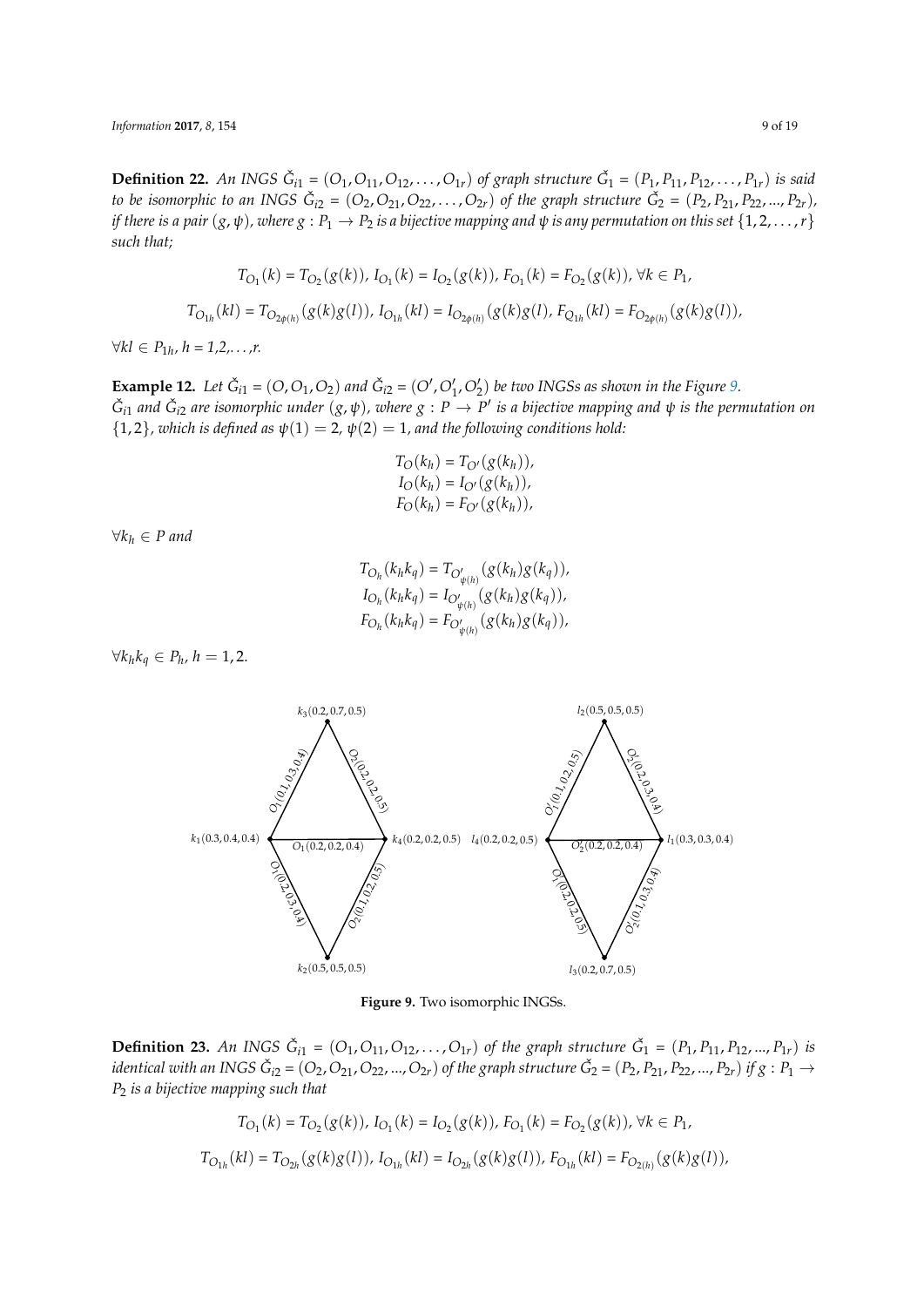*∀kl*  $\in$  *P*<sub>1*h*</sub>, *h* = 1, 2, . . . , *r*.

**Example 13.** Let  $\check{G}_{i1} = (O, O_1, O_2)$  and  $\check{G}_{i2} = (O', O'_1, O'_2)$  be two INGSs of the GSs  $\check{G}_1 = (P, P_1, P_2)$ ,  $\check{G}_2 = (P, P_1, P_1)$ (*P ′* , *P ′* 1 , *P ′* 2 )*, respectively, as they are shown in Figures 10 and 11.*  $S V IN G S s \ \breve{G}_{i1}$  and  $\breve{G}_{i2}$  are identical under  $g : P \rightarrow P'$  is defined as :

 $g(k_1) = l_2, g(k_2) = l_1, g(k_3) = l_4, g(k_4) = l_3, g(k_5) = l_5, g(k_6) = l_8, g(k_7) = l_7, g(k_8) = l_6.$ 

<span id="page-9-0"></span>Moreover,  $T_O(k_h) = T_{O'}((k_h))$  $T_O(k_h) = T_{O'}((k_h))$ ,  $I_O(k_h) = I_{O'}(g(k_h))$  $I_O(k_h) = I_{O'}(g(k_h))$  $I_O(k_h) = I_{O'}(g(k_h))$ ,  $F_O(k_h) = F_{O'}(g(k_h))$ ,  $\forall k_h \in P$  and  $T_{O_h}(k_h k_q) =$  $T_{O'_h}(g(k_h)g(k_q))$ ,  $I_{O_h}(k_hk_q) = I_{O'_h}(g(k_h)g(k_q))$ ,  $F_{O_h}(k_hk_q) = F_{O'_h}(g(k_h)g(k_q))$ ,  $\forall k_hk_q \in P_h$ ,  $h = 1, 2$ .



**Figure 10.** An INGS  $\check{G}_{i1}$ .

<span id="page-9-1"></span>

**Figure 11.** An INGS  $\check{G}_{i2}$ .

**Definition 24.** Let  $\check{G}_i$  =  $(O, O_1, O_2, ..., O_r)$  be an INGS and  $\psi$  is any permutation on  $\{O_1, O_2, ..., O_r\}$  and on set  $\{1,2,...,r\}$ , that is,  $\psi(O_h)=O_q$  if and only if  $\psi(h)=q$   $\forall h.$  If  $kl\in O_h$ , for any  $h$  and

 $T_{O_h^{\psi}}(kl) = T_O(k) \wedge T_O(l) - \bigvee_{a \neq k}$  $\bigvee_{q \neq h} T_{\psi(O_q)}(kl)$ *,*  $I_{O_h^{\psi}}(kl) = I_O(k) \wedge I_O(l) - \bigvee_{q \neq h}$  $\bigvee_{q \neq h} I_{\psi(O_q)}(kl)$  $F_{O_h^{\psi}}(kl) = F_O(k) \vee F_O(l) - \bigwedge_{a \neq k}$  $\bigwedge_{q \neq h} T_{\psi(O_q)}(kl)$ ,  $h = 1, 2, ..., r$ , then,  $kl \in O_t^{\psi}$ *t , where t is chosen such that*  $T_{O_t^{\psi}}(kl) \geq T_{O_h^{\psi}}(kl)$ ,  $I_{O_t^{\psi}}(kl) \geq I_{O_h^{\psi}}(kl)$ ,  $F_{O_t^{\psi}}(kl) \geq F_{O_h^{\psi}}(kl)$   $\forall h$ . In addition, INGS  $(O, O_1^{\psi})$  $\frac{\psi}{1}$ ,  $O_2^{\psi}$  $\frac{\psi}{2}, \ldots, O_r^{\psi}$  *is* called a ψ-complement of an INGS  $\check G_i$ , and it is symbolized as  $\check G_i^{\psi c}$ *i .*

**Example 14.** *Let O* = *{*(*k*1, 0.3, 0.4, 0.7),(*k*2, 0.5, 0.6, 0.4),(*k*3, 0.7, 0.5, 0.3)*}, O*<sup>1</sup> = *{*(*k*1*k*3, 0.3, 0.4, 0.3)*},*  $O_2 = \{(k_2k_3, 0.5, 0.4, 0.3)\}, O_3 = \{(k_1k_2, 0.3, 0.3, 0.4)\}$  *be IN subsets of P, P*<sub>1</sub>*, P*<sub>2</sub>*, P*<sub>3</sub>*, respectively.*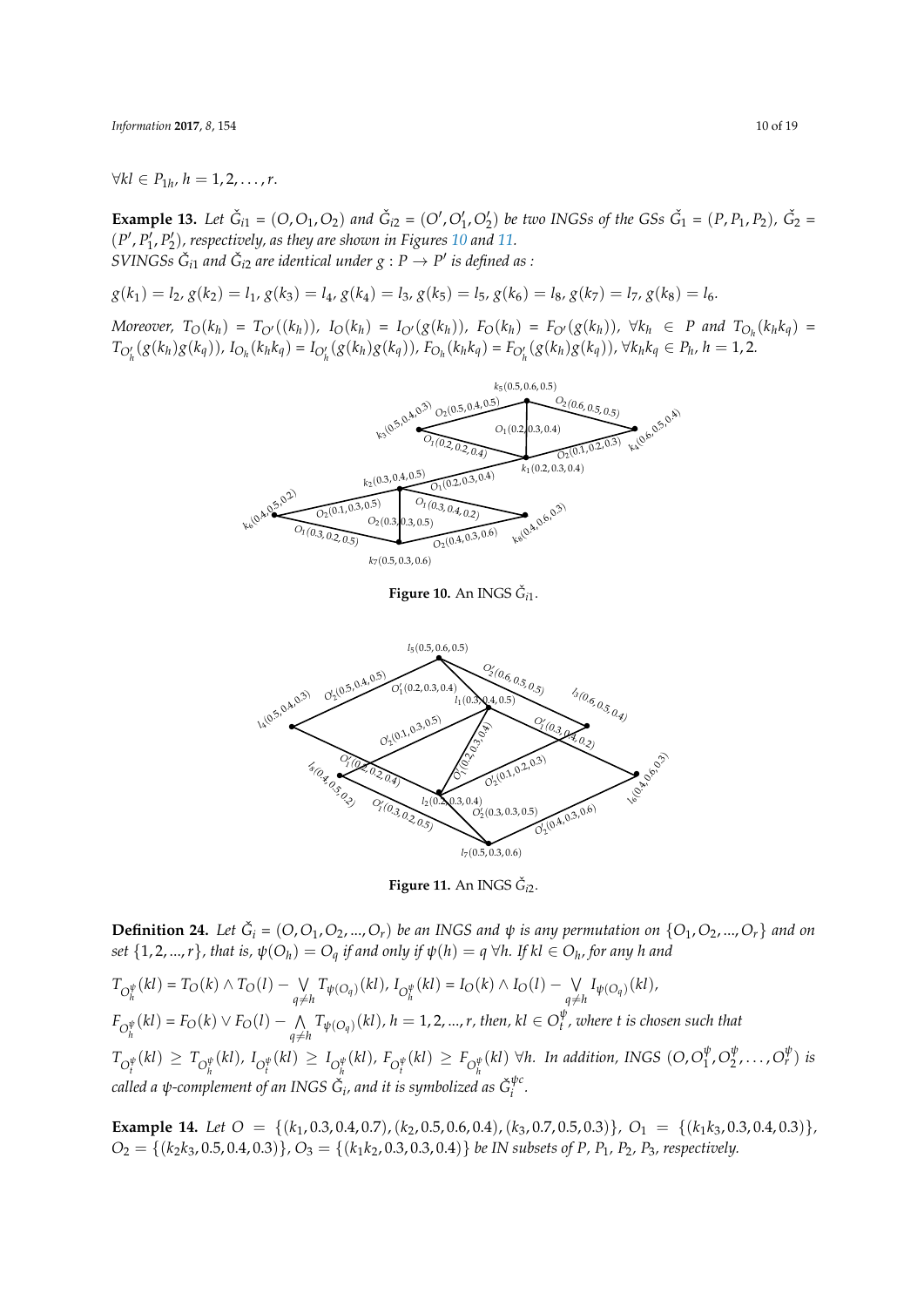Thus,  $\check{G}_i = (O, O_1, O_2, O_3)$  is an INGS of GS  $\check{G} = (P, P_1, P_2, P_3)$ . Let  $\psi(O_1) = O_2$ ,  $\psi(O_2) = O_3$ ,  $\psi(O_3) = O_1$ , *where*  $\psi$  *is permutation on*  $\{O_1, O_2, O_3\}$ *. Now, for*  $k_1k_3, k_2k_3, k_1k_2 \in O_1, O_2, O_3$ *, respectively:* 

$$
T_{O_1^{\psi}}(k_1k_3) = 0, I_{O_1^{\psi}}(k_1k_3) = 0, F_{O_1^{\psi}}(k_1k_3) = 0.7, T_{O_2^{\psi}}(k_1k_3) = 0, I_{O_2^{\psi}}(k_1k_3) = 0, F_{O_2^{\psi}}(k_1k_3) = 0.7,
$$
  
\n
$$
T_{O_3^{\psi}}(k_1k_3) = 0.3, I_{O_3^{\psi}}(k_1k_3) = 0.4, F_{O_3^{\psi}}(k_1k_3) = 0.7. So k_1k_3 \in O_3^{\psi},
$$
  
\n
$$
T_{O_1^{\psi}}(k_2k_3) = 0.5, I_{O_1^{\psi}}(k_2k_3) = 0.5, F_{O_1^{\psi}}(k_2k_3) = 0.4, T_{O_2^{\psi}}(k_2k_3) = 0, I_{O_2^{\psi}}(k_2k_3) = 0.1, F_{O_2^{\psi}}(k_2k_3) = 0.4,
$$
  
\n
$$
T_{O_3^{\psi}}(k_2k_3) = 0, I_{O_3^{\psi}}(k_2k_3) = 0.1, F_{O_3^{\psi}}(k_2k_3) = 0.4. So k_2k_3 \in O_1^{\psi},
$$
  
\n
$$
T_{O_1^{\psi}}(k_1k_2) = 0, I_{O_1^{\psi}}(k_1k_2) = 0.1, F_{O_1^{\psi}}(k_1k_2) = 0.7, T_{O_2^{\psi}}(k_1k_2) = 0.3, I_{O_2^{\psi}}(k_1k_2) = 0.4, F_{O_2^{\psi}}(k_1k_2) = 0.7,
$$
  
\n
$$
T_{O_3^{\psi}}(k_1k_2) = 0, I_{O_3^{\psi}}(k_1k_2) = 0.1, F_{O_3^{\psi}}(k_1k_2) = 0.7.
$$
 This shows  $k_1k_2 \in O_2^{\psi}.$   
\nHence,  $\check{G}_i^{\psi c} = (O, O_1^{\psi}, O_2^{\psi}, O_3^$ 



 $\mathbf{Figure \ 12. \ }$  INGSs  $\check{G}_i$ ,  $\check{G}_i^{\psi\alpha}$ *i* .

**Proposition 1.** A  $\psi$ -complement of an INGS  $\check{G}_i = (O, O_1, O_2, \ldots, O_r)$  is a strong INGS. Moreover, if  $\psi(h) = t$ , where  $h, t \in \{1, 2, ..., r\}$ ; then, all O<sub>t</sub>-edges in an INGS  $(O, O_1, O_2, ..., O_r)$  become  $O_h^{\psi}$ -edges in  $(O, O_1^{\psi})$  $\frac{\psi}{1}$ ,  $O_2^{\psi}$  $v_2^{\psi}, ..., O_r^{\psi}$ ).

## **Proof.** By definition of *ψ*-complement,

$$
T_{O_h^{\psi}}(kl) = T_O(k) \wedge T_O(l) - \bigvee_{q \neq h} T_{\psi(O_q)}(kl), \tag{1}
$$

$$
I_{O_h^{\psi}}(kl) = I_O(k) \wedge I_O(l) - \bigvee_{q \neq h} I_{\psi(O_q)}(kl), \tag{2}
$$

$$
F_{O_h^{\psi}}(kl) = F_O(k) \vee F_O(l) - \bigwedge_{q \neq h} F_{\psi(O_q)}(kl), \tag{3}
$$

for  $h \in \{1, 2, ..., r\}$ . For Expression 1. As  $T_O(k) \wedge T_O(l) \geq 0$ ,  $\vee$  $\bigvee_{q \neq h} T_{\psi(O_q)}(kl) \geq 0$  and  $T_{O_h}(kl) \leq T_O(k) \wedge T_O(l) \; \forall O_h.$ *⇒* ∨  $\bigvee_{q \neq h} T_{\psi(O_q)}(kl) \leq T_O(k) \wedge T_O(l) \Rightarrow T_O(k) \wedge T_O(l) - \bigvee_{q \neq h} T_O(l)$  $\bigvee_{q \neq h} T_{\psi(O_q)}(kl) \geq 0.$  $H$ ence,  $T_{\mathcal{O}_{h}^{\psi}}(kl) \geq 0 \ \forall h.$ 

Furthermore,  $T_{\mathcal{O}_h^{\psi}}(kl)$  gets a maximum value, when  $\bigvee_{a \neq k}$  $\bigvee_{q \neq h} T_{\psi(O_q)}(kl)$  is zero. Clearly, when  $\psi(O_h) = O_t$ and *kl* is an *O*<sub>*t*</sub>-edge, then  $\bigvee_{q \neq h} T_{\psi(O_q)}(kl)$  attains zero value. Hence,

<span id="page-10-0"></span>
$$
T_{O_h^{\psi}}(kl) = T_O(k) \wedge T_O(l), \text{ for } (kl) \in O_t, \psi(O_h) = O_t.
$$
 (4)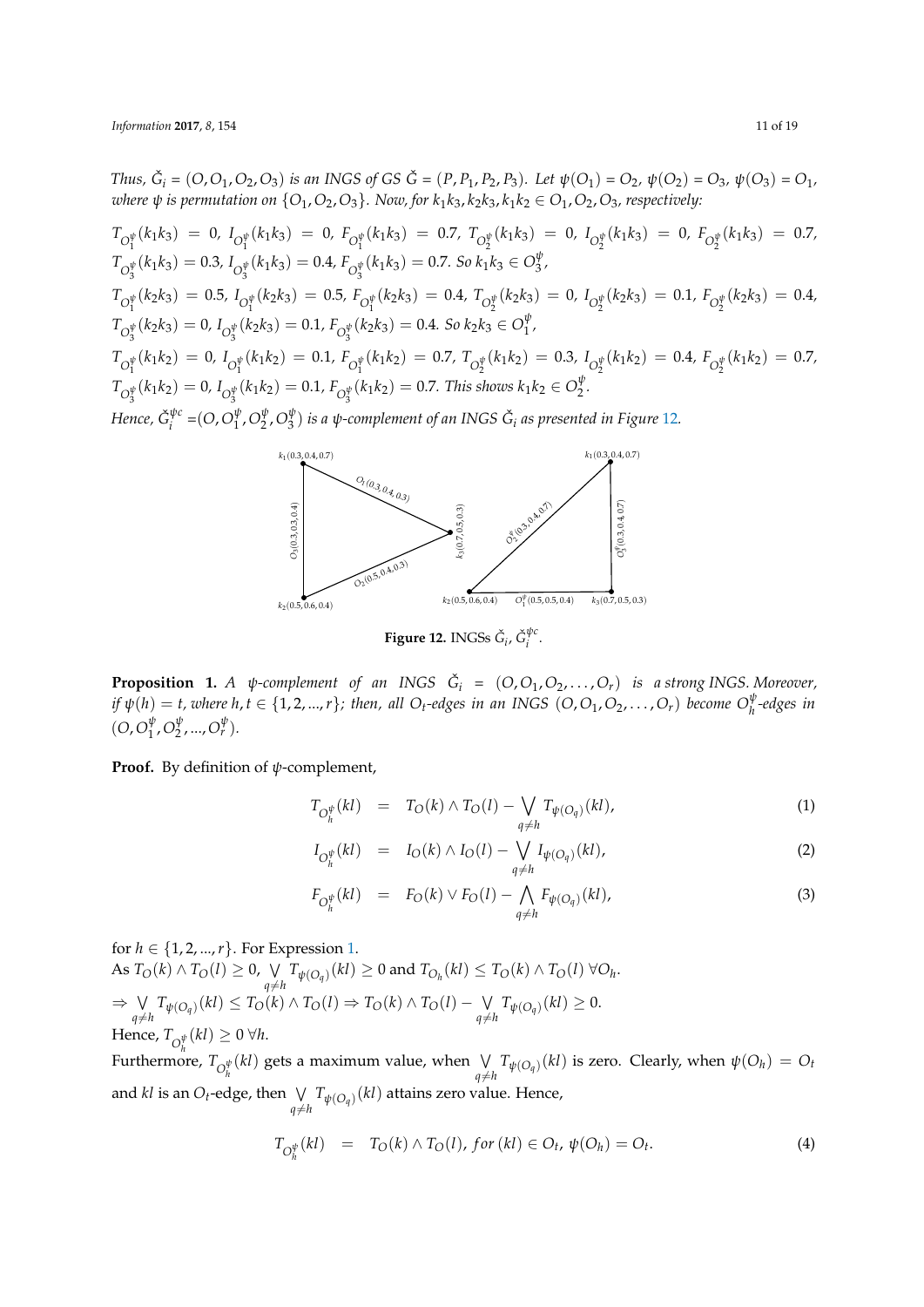Similarly, for I, the results are:

Since  $I_O(k) \wedge I_O(l) \geq 0$ ,  $\vee$  $\bigvee_{q \neq h} I_{\psi(O_q)}(kl) \geq 0$  and  $I_{O_h}(kl) \leq I_O(k) \wedge I_O(l) \; \forall O_h.$ *⇒* ∨  $\bigvee_{q \neq h} I_{\psi(O_q)}(kl) \leq I_O(k) \wedge I_O(l) \Rightarrow I_O(k) \wedge I_O(l) - \bigvee_{q \neq h} I_Q(k)$  $\bigvee_{q \neq h} I_{\psi(O_q)}(kl) \geq 0.$ Therefore,  $I_{\bigcirc_k^{\psi}}(kl) \geq 0 \; \forall \; i$ .

Value of the  $I_{O_h^{\psi}}(kl)$  is maximum when ∨<br>  $\psi_{a\neq b}$  $\bigvee_{q \neq h} I_{\psi(O_q)}(kl)$  gets zero value. Clearly, when  $\psi(O_h) = O_t$  and  $kl$ is an *O*<sub>*t*</sub>-edge, then  $\bigvee_{q \neq h} I_{\psi(O_q)}(kl)$  is zero. Thus,

$$
I_{O_h^{\psi}}(kl) = I_O(k) \wedge I_O(l), \text{ for } (kl) \in O_t, \psi(O_h) = O_t.
$$
 (5)

On a similar basis for F in *ψ*-complement, the results are:

Since  $F_O(k) \vee F_O(l) \geq 0$ ,  $\wedge$  $\bigwedge_{q \neq h} F_{\psi(O_q)}(kl) \geq 0$  and  $F_{O_h}(kl) \leq F_O(k) \vee F_O(l) \; \forall O_h$ . *⇒* ∧  $\bigwedge_{q \neq h} F_{\psi(O_q)}(kl) \leq F_O(k) \vee F_O(l) \Rightarrow F_O(k) \vee F_O(l) - \bigwedge_{q \neq h}$  $\bigwedge_{q \neq h} F_{\psi(O_q)}(kl) \geq 0.$  $H$ ence,  $F_{\mathcal{O}_{h}^{\psi}}(kl) \geq 0 \ \forall h.$ Furthermore,  $F_{\mathcal{O}_h^{\psi}}(kl)$  is maximum, when  $\bigwedge_{a \neq k}$  $\bigwedge_{q \neq h} F_{\psi(O_q)}(kl)$  is zero. Definitely, when  $\psi(O_h) = O_t$  and  $kl$  is

an  $O_t$ -edge, then  $\bigwedge_{q \neq h} F_{\psi(O_q)}(kl)$  is zero. Hence,

<span id="page-11-0"></span>
$$
F_{O_h^{\psi}}(kl) = F_O(k) \vee F_O(l), \text{ for } (kl) \in O_t, \psi(O_h) = O_t.
$$
 (6)

Expressions (4)–(6) give the required proof.  $\Box$ 

**Definition 25.** Let  $\check{G}_i = (O, O_1, O_2, ..., O_r)$  be an INGS and  $\psi$  be any permutation on  $\{1, 2, ..., r\}$ *. Then,* 

- $(i)$   $\breve{G}_i$  *is a se[lf-](#page-10-0)co[m](#page-11-0)plementary INGS if*  $\breve{G}_i$  *is isomorphic to*  $\breve{G}_i^{\psi c}$ *i ;*
- $(ii)$  $\tilde{a}_i$  *is a strong self-complementary INGS if*  $\check{G}_i$  *is identical to*  $\check{G}_i^{\psi\psi}$ *i .*

**Definition 26.** Let  $\check{G}_i = (O, O_1, O_2, \ldots, O_r)$  be an INGS. Then,

- $(i)$   $\breve{G}_i$  *is a totally self-complementary INGS if*  $\breve{G}_i$  *is isomorphic to*  $\breve{G}_i^{\psi\phi}$ *i , ∀ permutations ψ on {*1, 2, . . . ,*r};*
- $(ii)$  $\tilde{a}$  is a totally-strong self-complementary INGS if  $\check{G}_i$  is identical to  $\check{G}_i^{\psi G}$  $\int_i^{\psi_C}$ ,  $\forall$  permutations  $\psi$  on  $\{1, 2, \ldots, r\}$ .

<span id="page-11-1"></span>**Example 15.** *INGS*  $\check{G}_i$  =  $(O, O_1, O_2, O_3)$  *in Figure* 13 *is totally-strong self-complementary INGS.* 



**Figure 13.** Totally-strong self-complementary INGS.

**Theorem 1.** *A strong INGS is a totally self-complementary INGS and vice versa.*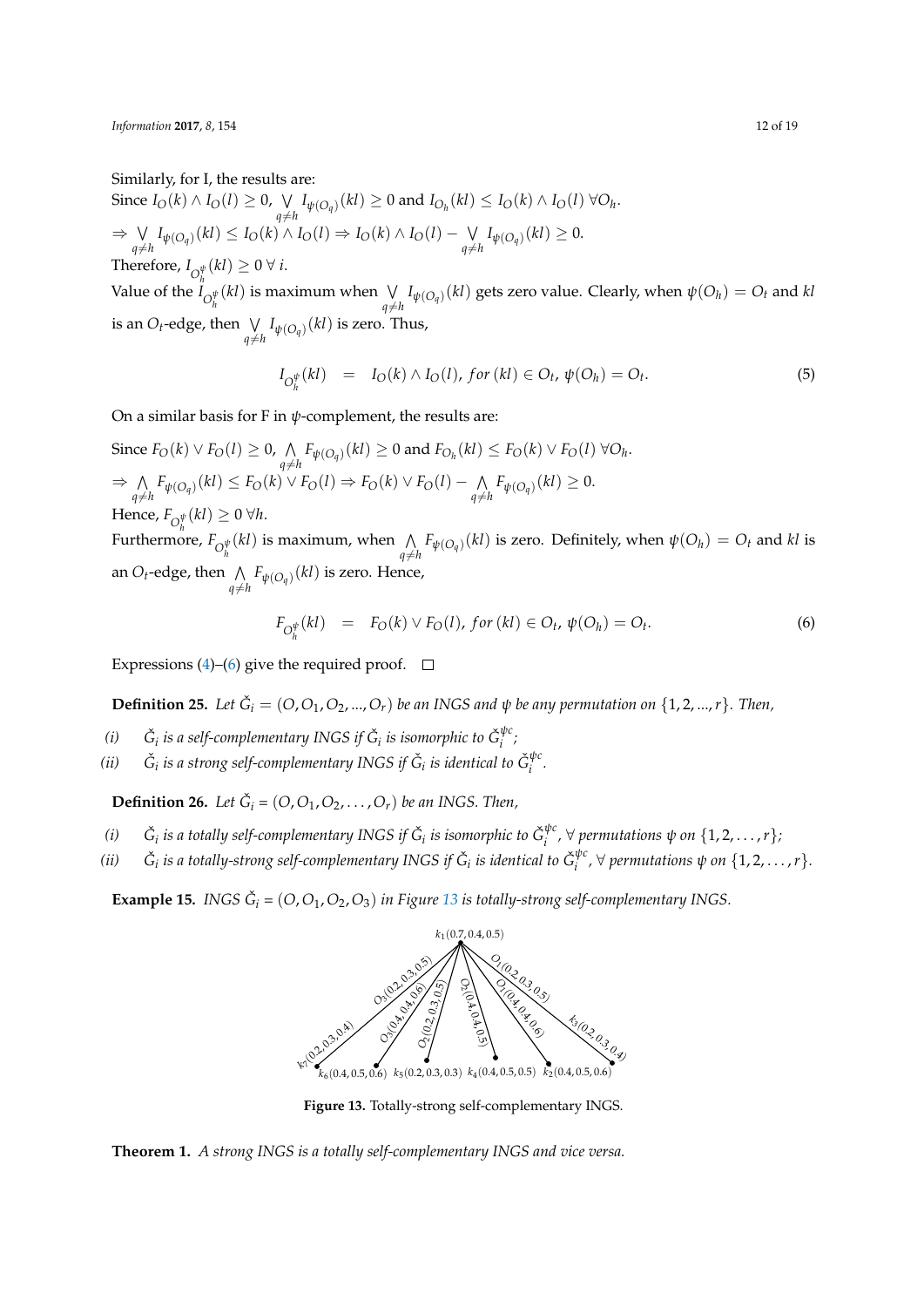**Proof.** Consider any strong INGS *G*ˇ *<sup>i</sup>* and Permutation *ψ* on {1,2, . . . , r}. By proposition 1, *ψ*-complement of an INGS  $\check{G}_i = (O, O_1, O_2, \ldots, O_r)$  is a strong INGS. Moreover, if  $\psi^{-1}(t) = h$ , where  $h, t \in \{1, 2, ..., r\}$ , then all  $O_t$ -edges in an INGS  $(O, O_1, O_2, ..., O_r)$  become  $O_h^{\psi}$  $\frac{\psi}{h}$ -edges in  $(O, O_1^{\psi})$  $\frac{\psi}{1}$ ,  $O_2^{\psi}$  $v_1^{\psi},..., O_r^{\psi}$ ), this leads

$$
T_{O_t}(kl) = T_O(k) \wedge T_O(l) = T_{O_h^{\psi}}(kl), I_{O_t}(kl) = I_O(k) \wedge I_O(l) = I_{O_h^{\psi}}(kl),
$$
  

$$
F_{O_t}(kl) = F_O(k) \vee F_O(l) = F_{O_h^{\psi}}(kl).
$$

*h*

Therefore, under  $g: P \to P$  (identity mapping),  $\check{G}_i$  and  $\check{G}_i^{\psi}$  $i$ <sup> $\gamma$ </sup> are isomorphic, such that

$$
T_O(k) = T_O(g(k)), I_O(k) = I_O(g(k)), F_O(k) = F_O(g(k))
$$

and

$$
\begin{aligned} T_{O_t}(kl) &= T_{O_h^{\psi}}(g(k)g(l)) = T_{O_h^{\psi}}(kl), \\ I_{O_t}(kl) &= I_{O_h^{\psi}}(g(k)g(l)) = I_{O_h^{\psi}}(kl)\;, \\ F_{O_t}(kl) &= F_{O_h^{\psi}}(g(k)g(l)) = F_{O_h^{\psi}}(kl), \end{aligned}
$$

*∀kl*  $\in$  *P*<sub>t</sub>, for  $\psi^{-1}(t) = h$ ; h,t = 1, 2, . . . , *r*.

For each permutation  $\psi$  on  $\{1, 2, ..., r\}$ , this holds. Hence,  $\check{G}_i$  is a totally self-complementary INGS. Conversely, let  $\check{G}_i$  is isomorphic to  $\check{G}_i^\psi$ *<sup>ψ</sup>*</sup> for each permutation  $\psi$  on  $\{1, 2, ..., r\}$ . Then, by definitions of *ψ*-complement of INGS and isomorphism of INGS, we have

$$
T_{O_t}(kl) = T_{O_h^{\psi}}(g(k)g(l)) = T_O(g(k)) \wedge T_O(g(l)) = T_O(k) \wedge T_O(l),
$$
  
\n
$$
I_{O_t}(kl) = I_{O_h^{\psi}}(g(k)g(l)) = I_O(g(k)) \wedge I_O(g(l)) = T_O(k) \wedge I_O(l),
$$
  
\n
$$
F_{O_t}(kl) = F_{O_h^{\psi}}(g(k)g(l)) = F_O(g(k)) \vee F_O(g(l)) = F_O(k) \vee F_O(l),
$$

*∀kl* ∈ *P*<sub>t</sub>, t = 1,2,...,r. Hence,  $\check{G}_i$  is strong INGS.

**Remark 1.** *Each self-complementary INGS is a totally self-complementary INGS.*

**Theorem 2.** If  $\check{G} = (P, P_1, P_2, \ldots, P_r)$  *is a totally strong self-complementary GS and*  $O = (T_O, I_O, F_O)$  *<i>is an IN subset of P, where*  $T_O$ ,  $I_O$ ,  $F_O$  are the constant functions, then any strong INGS of  $\check{G}$  with IN vertex set O is *necessarily totally-strong self-complementary INGS.*

**Proof.** Let  $u \in [0,1]$ ,  $v \in [0,1]$  and  $w \in [0,1]$  be three constants, and

$$
T_O(k) = u, I_O(k) = v, F_O(k) = w \,\forall k \in P.
$$

Since  $\check{G}$  is a totally strong self-complementary GS, so, for each permutation  $\psi^{-1}$  on  $\{1, 2, \ldots, r\}$ , there exists a bijective mapping  $g: P \to P$ , such that, for each  $P_t\text{-edge }(kl)$ , (g(k)g(l)) [a  $P_h\text{-edge}$  in  $\check G$  ] is a  $P_t$ -edge in  $\check{G}^{\psi^{-1}c}$ . Thus, for every  $O_t$ -edge  $(kl)$ , (g(k)g(l)) [an  $O_h$ -edge in  $\check{G}_i$  ] is an  $O_t^\psi$  $_{t}^{\psi}$ -edge in  $\check{G}_{i}$ *ψ −*1 *c* . Moreover,  $\check{\mathrm{G}}_i$  is a strong INGS, so

$$
T_O(k) = u = T_O(g(k)), I_O(k) = v = I_O(g(k)), F_O(k) = w = F_O(g(k)) \,\forall k \in P
$$

and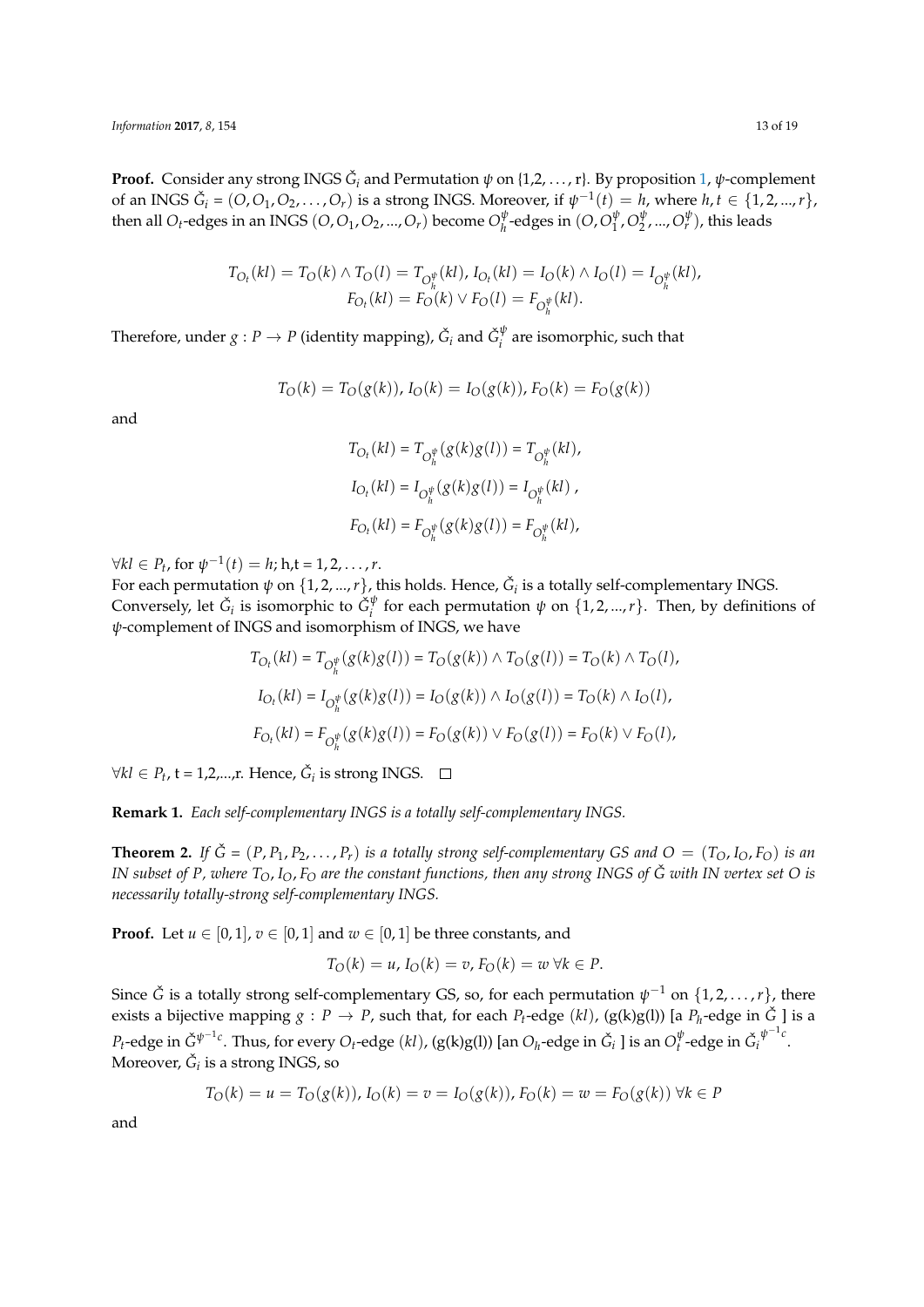$$
T_{O_t}(kl) = T_O(k) \wedge T_O(l) = T_O(g(k)) \wedge T_O(g(l)) = T_{O_{f_t}^{\psi}}(g(k)g(l)),
$$
  
\n
$$
I_{O_t}(kl) = I_O(k) \wedge I_O(l) = I_O(g(k)) \wedge I_O(g(l)) = I_{O_{f_t}^{\psi}}(g(k)g(l)),
$$
  
\n
$$
F_{O_t}(kl) = F_O(k) \vee I_O(l) = F_O(g(k)) \vee F_O(g(l)) = F_{O_{f_t}^{\psi}}(g(k)g(l)),
$$

 $\forall$ *k* $l$  ∈  $P_h$ ,  $h$  = 1, 2, . . . , r.

This shows that  $\check{G}_i$  is a strong self-complementary INGS. This exists for each permutation  $\psi$  and  $\psi^{-1}$ on set  $\{1, 2, \ldots, r\}$ , thus  $\check{G}_i$  is a totally strong self-complementary INGS. Hence, required proof is obtained.  $\square$ 

**Remark 2.** *Converse of the Theorem 2 may or may not true, as an INGS shown in Figure 2 is totally strong self-complementary INGS, and it is also a strong INGS with a totally strong self-complementary underlying GS but TO, IO, F<sup>O</sup> are not the constant-valued functions.*

# **3. Application**

First, we explain the general procedure of this application by the following algorithm. **Algorithm: Crucial interdependence relations**

**Step 1.** Input vertex set  $P = \{B_1, B_2, \ldots, B_n\}$  and IN set *O* defined on *P*.

- **Step 2.** Input IN set of interdependence relations of any vertex with all other vertices and calculate T, F, and I of every pair of vertices by using,  $T(B_iB_j) \leq \min(T(B_i), T(B_j))$ ,  $F(B_iB_j) \leq$  $\max(F(B_i), F(B_i))$ ,  $I(B_i, B_i) \leq \min(I(B_i), I(B_i))$ .
- **Step 3.** Repeat the Step 2 for every vertex in *P*.
- **Step 4.** Define relations  $P_1, P_2, \ldots, P_n$  on set *P* such that  $(P, P_1, P_2, \ldots, P_n)$  is a GS.
- **Step 5.** Consider an element of that relation, for which its value of *T* is comparatively high, and its values of *F* and *I* are lower than other relations.
- **Step 6.** Write down all elements in relations with *T*, *F* and *I* values, corresponding relations  $O_1, O_2, \ldots, O_n$  are IN sets on  $P_1, P_2, P_3, \ldots, P_n$ , respectively, and  $(O, O_1, O_2, \ldots, O_n)$  is an INGS.

Human beings, the main creatures in the world, depend on many things for their survival. Interdependence is a very important relationship in the world. It is a natural phenomenon that nobody can be 100% independent, and the whole world is relying on interdependent relationships. Provinces or states of any country, especially of a progressive country, can not be totally independent, more or less they have to depend on each other. They depend on each other for many things, that is, there are many interdependent relationships among provinces or states of a progressive country—for example, education, natural energy resources, agricultural items, industrial products, and water resources, etc. However, all of these interdependent relationships are not of equal importance. Some are very important to run the system of a progressive country. Between any two provinces, all interdependent relationships do not have the same strength. Some interdependent relationships are like the backbone for the country. We can make an INGS of provinces or states of a progressive country, and can highlight those interdependent relationships, due to which the system of the country is running properly. This INGS can guide the government as to which interdependent relationships are very crucial, and they must try to make them strong and overcome the factors destroying or weakening them.

We consider a set *P* of provinces and states of Pakistan:

*P* = {Punjab, Sindh, Khyber Pakhtunkhawa(KPK), Balochistan, Gilgit-Baltistan, Azad Jammu and Kashmir(AJK) }. Let *O* be the IN set on *P*, as defined in Table 1.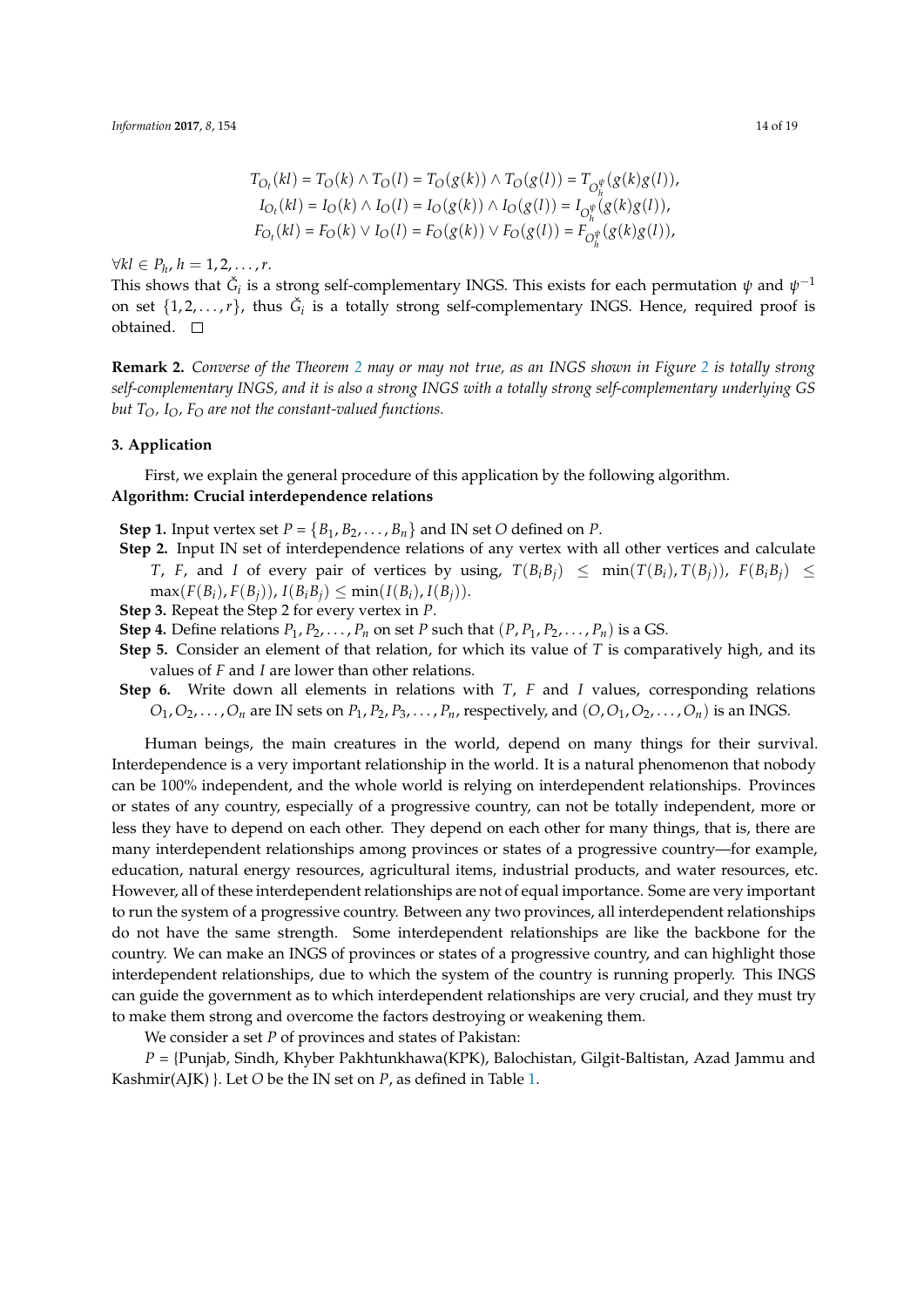| <b>Provinces or States</b> |     |     | F   |
|----------------------------|-----|-----|-----|
| Punjab                     | 0.5 | 0.3 | 0.3 |
| Sindh                      | 0.5 | 0.4 | 0.4 |
| Khyber Pakhtunkhawa(KPK)   | 0.4 | 0.4 | 0.4 |
| Balochistan                | 0.3 | 0.4 | 0.4 |
| Gilgit-Baltistan           | 0.3 | 0.4 | 0.4 |
| Azad Jammu and Kashmir     | 0.3 | 04  | 0.3 |

**Table 1.** IN set O of provinces of Pakistan.

<span id="page-14-0"></span>In Table 1, symbol *T* demonstrates the positive role of that province or state for the strength of the Federal Government, and symbol *F* indicates its negative role, whereas *I* denotes the percentage of ambiguity of its role for the strength of the Federal Government. Let us use the following alphabets for the provinces' names:

PU = Pu[nja](#page-14-0)b, SI = Sindh, KPK = Khyber Pakhtunkhwa, BA = Balochistan, GB = Gilgit-Baltistan, AJK = Azad Jammu and Kashmir. For every pair of provinces of Pakistan in set *P*, different interdependent relationships with their *T*, *I* and *F* values are demonstrated in Tables 2–6.

**Table 2.** IN set of interdependent relations between Punjab and other provinces.

<span id="page-14-1"></span>

| <b>Type of Interdependent Relationships</b> | (PU, SI)        | (PU, KPK)       | (PU, BA)        |
|---------------------------------------------|-----------------|-----------------|-----------------|
| Education                                   | (0.5, 0.1, 0.1) | (0.4, 0.3, 0.2) | (0.3, 0.2, 0.2) |
| Natural energy resources                    | (0.3, 0.2, 0.3) | (0.4, 0.2, 0.2) | (0.3, 0.2, 0.1) |
| Agricultural items                          | (0.3, 0.2, 0.2) | (0.4, 0.2, 0.1) | (0.3, 0.2, 0.1) |
| Industrial products                         | (0.4, 0.2, 0.1) | (0.4, 0.1, 0.1) | (0.3, 0.1, 0.1) |
| Water resources                             | (0.3, 0.1, 0.1) | (0.4, 0.3, 0.2) | (0.2, 0.2, 0.2) |

**Table 3.** IN set of interdependent relationships between Sindh and other provinces.

| Type of Interdependent Relationships | (SI, KPK)       | (SI, BA)        | (SI, GB)        |
|--------------------------------------|-----------------|-----------------|-----------------|
| Education                            | (0.3, 0.2, 0.1) | (0.3, 0.2, 0.3) | (0.3, 0.2, 0.4) |
| Natural energy resources             | (0.3, 0.2, 0.3) | (0.3, 0.1, 0.0) | (0.2, 0.2, 0.4) |
| Agricultural items                   | (0.4, 0.1, 0.1) | (0.3, 0.1, 0.2) | (0.3, 0.1, 0.1) |
| Industrial products                  | (0.4, 0.2, 0.1) | (0.3, 0.2, 0.2) | (0.3, 0.2, 0.2) |
| Water resources                      | (0.3, 0.2, 0.2) | (0.2, 0.3, 0.2) | (0.2, 0.2, 0.3) |

**Table 4.** IN set of interdependent relationships between KPK and other provinces.

| <b>Type of Interdependent Relationships</b> | (KPK, BA)       | (KPK, GB)       | (KPK, AJK)      |
|---------------------------------------------|-----------------|-----------------|-----------------|
| Education                                   | (0.1, 0.4, 0.3) | (0.1, 0.4, 0.3) | (0.1, 0.4, 0.4) |
| Natural energy resources                    | (0.3, 0.2, 0.1) | (0.3, 0.2, 0.2) | (0.3, 0.3, 0.2) |
| Agricultural items                          | (0.1, 0.2, 0.4) | (0.1, 0.4, 0.4) | (0.1, 0.3, 0.3) |
| Industrial products                         | (0.1, 0.3, 0.4) | (0.1, 0.4, 0.3) | (0.1, 0.2, 0.2) |
| Water resources                             | (0.3, 0.2, 0.2) | (0.3, 0.3, 0.2) | (0.3, 0.2, 0.2) |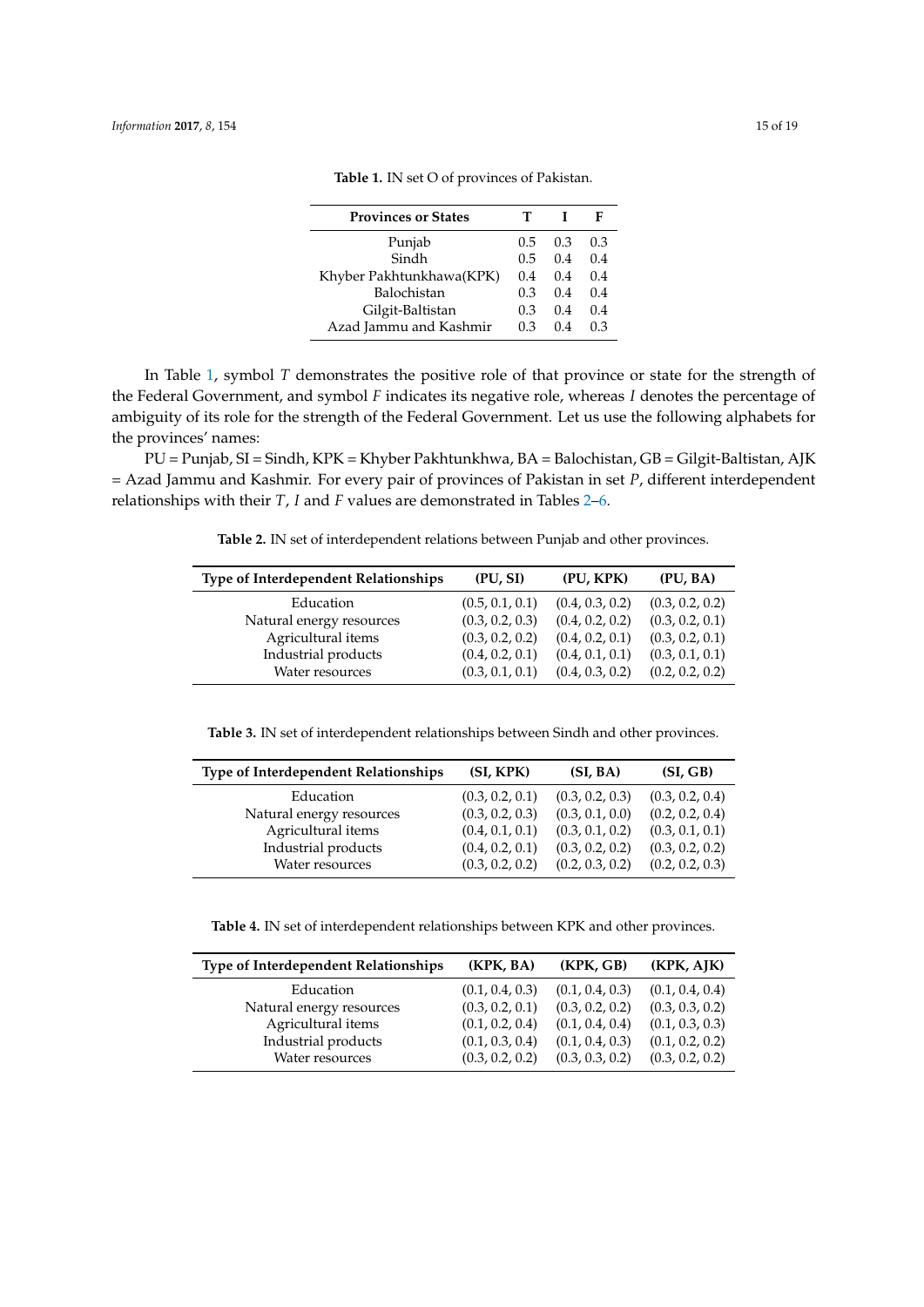| <b>Type of Interdependent Relationships</b> | (AJK, PU)       | (AJK, SI)       | (AJK, BA)       |
|---------------------------------------------|-----------------|-----------------|-----------------|
| Education                                   | (0.3, 0.1, 0.1) | (0.1, 0.4, 0.3) | (0.1, 0.3, 0.4) |
| Natural energy resources                    | (0.1, 0.2, 0.3) | (0.2, 0.4, 0.3) | (0.3, 0.3, 0.3) |
| Agricultural items                          | (0.3, 0.2, 0.1) | (0.3, 0.3, 0.2) | (0.3, 0.2, 0.2) |
| Industrial products                         | (0.3, 0.2, 0.2) | (0.3, 0.2, 0.2) | (0.3, 0.2, 0.3) |
| Water resources                             | (0.3, 0.2, 0.1) | (0.3, 0.3, 0.2) | (0.3, 0.0, 0.1) |

**Table 5.** IN set of interdependent relationships between AJK and other provinces.

**Table 6.** IN set of interdependent relationships of Gilgit-Baltistan with other provinces.

<span id="page-15-0"></span>

| <b>Type of Interdependent Relationships</b> | (GB, PU)        | (GB, BA)        | (GB, AJK)       |
|---------------------------------------------|-----------------|-----------------|-----------------|
| Education                                   | (0.3, 0.2, 0.1) | (0.1, 0.4, 0.4) | (0.2, 0.1, 0.4) |
| Natural energy resources                    | (0.1, 0.3, 0.4) | (0.3, 0.1, 0.0) | (0.2, 0.2, 0.4) |
| Agricultural items                          | (0.3, 0.2, 0.2) | (0.1, 0.3, 0.3) | (0.1, 0.4, 0.4) |
| Industrial products                         | (0.3, 0.3, 0.2) | (0.2, 0.4, 0.4) | (0.1, 0.4, 0.2) |
| Water resources                             | (0.2, 0.3, 0.3) | (0.2, 0.3, 0.2) | (0.3, 0.1, 0.1) |

Many relations can be defined on the set *P*, we define following relations on set *P* as:

 $P_1$  = Education,  $P_2$  = Natural energy resources,  $P_3$  = Agricultural items,  $P_4$  = Industrial products,  $P_5$  = Water resources, such that  $(P, P_1, P_2, P_3, P_4, P_5)$  is a GS. Any element of a relation demonstrates a particular interdependent relationship between these two provinces. As  $(P, P_1, P_2, P_3, P_4, P_5)$  is GS; this is why any element can appear in only one relation. Therefore, any element will be considered in that relationship, whose value of T is high, and values of I, F are comparatively low, using the data of above tables.

Write down T, I and F values of the elements in relations according to the above data, such that *O*1, *O*2, *O*3, *O*4, *O*<sup>5</sup> are IN sets on relations *P*1, *P*2, *P*3, *P*4, *P*5, respectively.

Let *P*<sup>1</sup> = *{*(Punjab, Sindh),(Gilgit *−* Baltistan, Punjab),(AzadJammuandKashmir, Punjab)*}*;

*P*<sup>2</sup> = {(Sindh, Balochistan), (Khyber Pakhtunkhawa, Balochistan), (Balochistan, Gilgit-Baltistan), (Khyber Pakhtunkhawa, Gilgit-Baltistan)};

*P*<sup>3</sup> = {(Sindh, Khyber Pakhtunkhwa), (Gilgit-Baltistan, Sindh) };

*P*<sup>4</sup> = *{*(Punjab, KhyberPakhtunkhwa),(Sindh, AzadJammuandKashmir),(Balochistan, Punjab)*}*;

*P*<sup>5</sup> = *{*(KheberPakhtunkhwa, AzadJammuandKashmir),(Balochistan, AzadJammuandKashmir), (Gilgit *−* Baltistan, Azad Jammu *and* Kashmir)*}*.

Let *O*<sup>1</sup> = *{*((*PU*, *SI*), 0.5, 0.1, 0.1),((*GB*, *PU*), 0.3, 0.2, 0.1),((*A JK*, *PU*), 0.3, 0.1, 0.1)*}*, *O*<sup>2</sup> = *{*((*SI*, *BA*), 0.3, 0.1, 0.0),((*KPK*, *BA*), 0.3, 0.2, 0.1),((*BA*, *GB*), 0.3, 0.1, 0.0), ((*KPK*, *GB*), 0.3, 0.2, 0.2)*}*, *O*<sup>3</sup> = *{*((*SI*, *KPK*), 0.4, 0.1, 0.1),((*GB*, *SI*), 0.3, 0.1, 0.1), *}*, *O*<sup>4</sup> = *{*((*PU*, *KPK*), 0.4, 0.1, 0.1),((*SI*, *A JK*), 0.3, 0.2, 0.2),((*BA*, *PU*), 0.3, 0.1, 0.1)*}*, *O*<sup>5</sup> = *{*((*KPK*, *A JK*), 0.3, 0.2, 0.2),((*BA*, *A JK*), 0.3, 0.0, 0.1),((*GB*, *A JK*), 0.3, 0.1, 0.1)*}*.

Obviously, (*O*, *O*1, *O*2, *O*3, *O*4, *O*5) is an INGS as shown in Figure 14.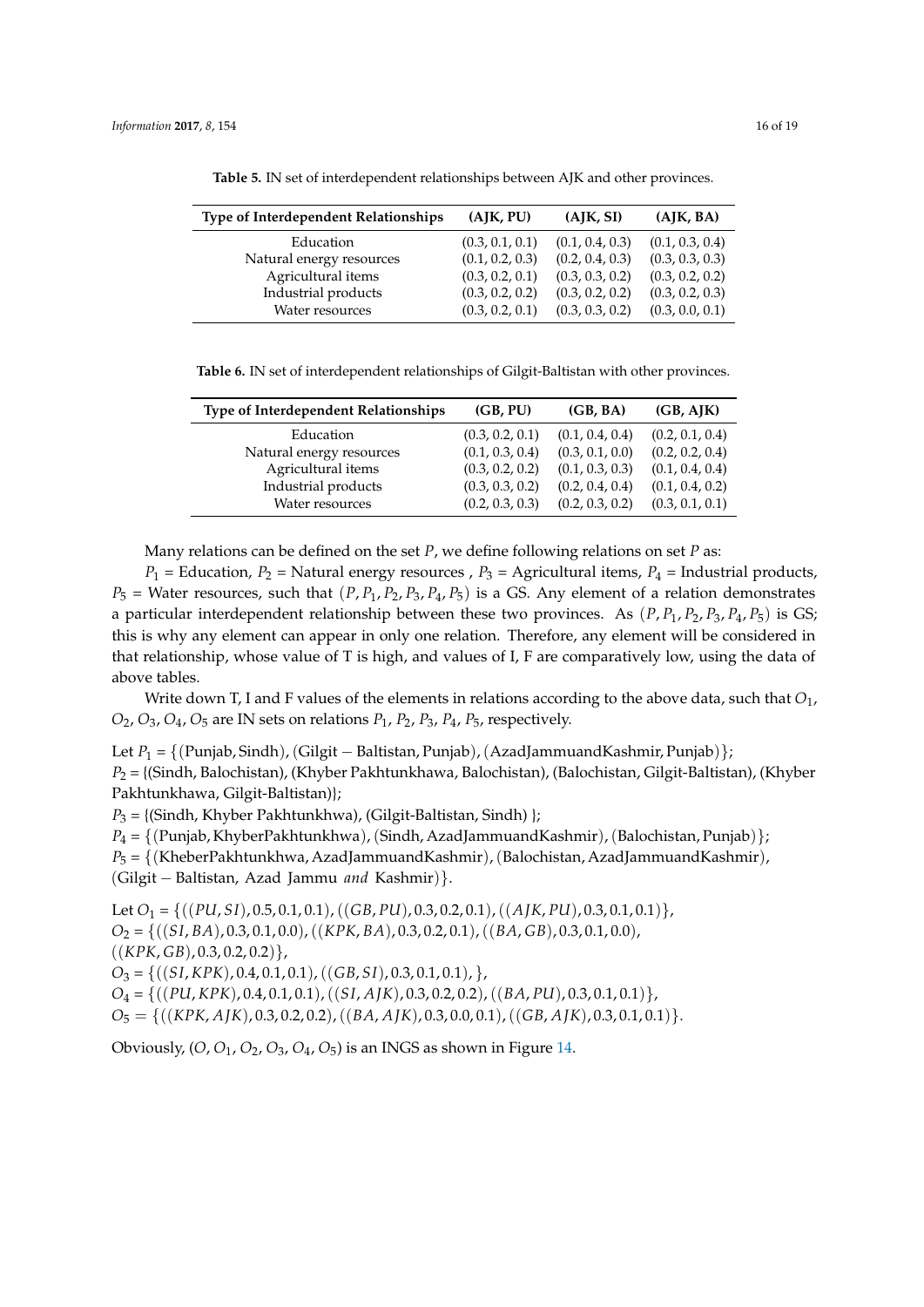

**Figure 14.** INGS identifying crucial interdependence relation between any two provinces.

Every edge of this INGS demonstrates the most dominating interdependent relationship between those two provinces—for example, the most dominating interdependent relationship between Punjab and Gilgit-Baltistan is education, and its T, F and I values are 0.3, 0.2 and 0.1, respectively. It shows that education is the strongest connection bond between Punjab and Gilgit-Baltistan; it is 30% stable, 10% unstable, and 20% unpredictable or uncertain. Using INGS, we can also elaborate the strength of any province, e.g., Punjab has the highest vertex degree for interdependent relationship education, and Balochistan has the highest vertex degree for the interdependent relationship natural energy resources. This shows that the strength of Punjab is education, and the strength of Balochistan is the natural energy resources. This INGS can be very helpful for Provincial Governments, and they can easily estimate which kind of interdependent relationships they have with other provinces, and what is the percentage of its stability and instability. It can also guide the Federal Government in regards to, between any two provinces, which relationships are crucial and what is their status. The Federal Government should be conscious of making decisions such that the most crucial interdependent relationships of its provinces are not disturbed and need to overcome the counter forces that are trying to destroy them.

#### **4. Conclusions**

Graph theory is a useful tool for solving combinatorial problems of different fields, including optimization, algebra, computer science, topology and operations research. An intuitionistic neutrosophic set constitutes a generalization of an intuitionistic fuzzy set. In this research paper, we have introduced the notion of intuitionistic neutrosophic graph structure. We have discussed a real-life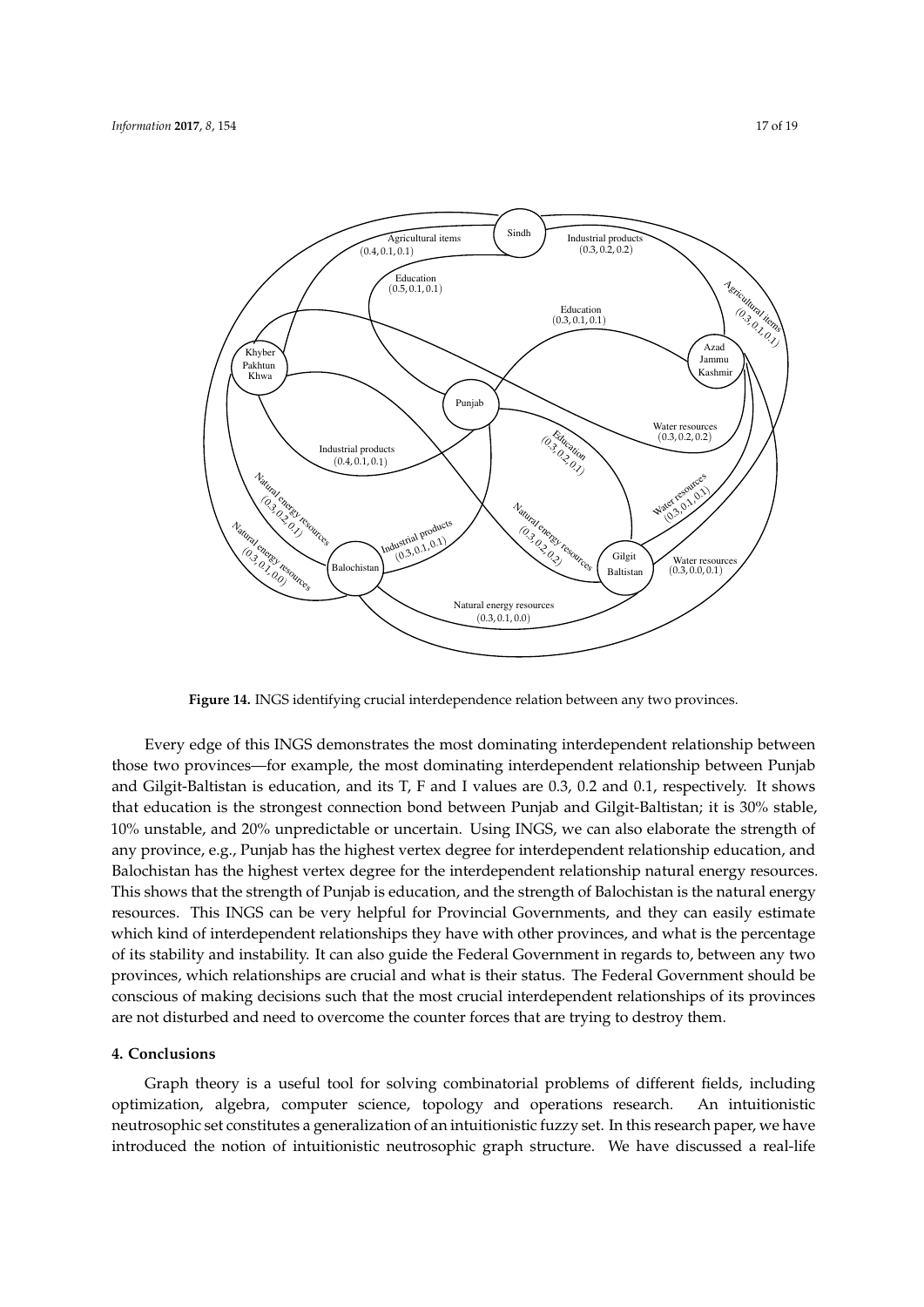application of intuitionistic neutrosophic graph structure in decision-making. Our aim is to extend our research work to (1) fuzzy rough graph structures; (2) rough fuzzy graph structures; (3) soft rough graph structures; and (4) roughness in graph structures.

**Acknowledgments:** The authors are thankful to the referees for their invaluable suggestions.

**Author Contributions:** Muhammad Akram and Muzzamal Sitara conceived and designed the experiments; Muhammad Akram performed the experiments; Muzzamal Sitara analyzed the data and wrote the paper.

**Conflicts of Interest:** The authors declare that they have no conflict of interest.

#### **References**

- <span id="page-17-0"></span>1. Zadeh, L.A. Fuzzy sets. *Inf. Control* **1965**, *8*, 338–353.
- <span id="page-17-1"></span>2. Atanassov, K. Intuitionistic fuzzy sets. *Fuzzy Sets Syst.* **1986**, *20*, 87–96.
- <span id="page-17-2"></span>3. Smarandache, F. *Neutrosophy Neutrosophic Probability, Set, and Logic*; Amer Res Press: Rehoboth, DE, USA, 1998.
- <span id="page-17-17"></span>4. Wang, H.; Smarandache, F.; Zhang, Y.Q.; Sunderraman, R. Single-valued neutrosophic sets. *Multispace Multistruct.* **2010**, *4*, 410–413.
- <span id="page-17-3"></span>5. Ye, J. Multicriteria decision-making method using the correlation coefficient under single-valued neutrosophic environment. *Int. J. Gen. Syst.* **2013**, *42*, 386–394.
- 6. Ye, J. Single-valued neutrosophic minimum spanning tree and its clustering method. *J. Intell. Syst.* **2014**, *23*, 311–324.
- 7. Ye, J. Improved correlation coefficients of single-valued neutrosophic sets and interval neutrosophic sets for multiple attribute decision making. *J. Intell. Fuzzy Syst.* **2014**, *27*, 2453–2462.
- <span id="page-17-4"></span>8. Ye, J. A multicriteria decision-making method using aggregation operators for simplified neutrosophic sets. *J. Intell. Fuzzy Syst.* **2014**, *26*, 2459–2466.
- <span id="page-17-5"></span>9. Bhowmik, M.; Pal, M. Intuitionistic neutrosophic set. *J. Inf. Comput. Sci.* **2009**, *4*, 142–152.
- <span id="page-17-6"></span>10. Bhowmik, M.; Pal, M. Intuitionistic neutrosophic set relations and some of its properties. *J. Inf. Comput. Sci.* **2010**, *5*, 183–192.
- <span id="page-17-7"></span>11. Kauffman, A. *Introduction a la Theorie des Sous-Emsembles Flous*, Masson et Cie: Renens, Switzerland; 1973; Volume 1.
- <span id="page-17-8"></span>12. Zadeh, L.A. Similarity relations and fuzzy orderings. *Inf. Sci.* **1971**, *3*, 177–200.
- <span id="page-17-9"></span>13. Rosenfeld, A. *Fuzzy Graphs*, *Fuzzy Sets and Their Applications*; Zadeh, L.A., Fu, K.S., Shimura, M., Eds.; Academic Press: New York, NY, USA, 1975; pp. 77–95.
- 14. Bhattacharya, P. Some remarks on fuzzy graphs. *Pattern Recognit. Lett.* **1987**, *6*, 297–302.
- <span id="page-17-10"></span>15. Sunitha, M.S.; Vijayakumar, A. Complement of a fuzzy graph. *Indian J. Pure Appl. Math.* **2002**, *33*, 1451–1464.
- <span id="page-17-11"></span>16. Bhutani, K.R.; Rosenfeld, A. Strong arcs in fuzzy graphs. *Inf. Sci.* **2003**, *152*, 319–326.
- <span id="page-17-12"></span>17. Parvathi, R.; Karunambigai, M.G.; Atanassov, K.T. Operations on intuitionistic fuzzy graphs. In Proceedings of the 2009 IEEE International Conference on Fuzzy Systems, Jeju Island, Korea, 20–24 August 2009; pp. 1396–1401.
- <span id="page-17-13"></span>18. Akram, M.; Shahzadi, S. Neutrosophic soft graphs with application. *J. Intell. Fuzzy Syst.* **2016**, *32*, 841–858.
- <span id="page-17-14"></span>19. Dinesh, T.; Ramakrishnan, T.V. On generalised fuzzy graph structures. *Appl. Math. Sci.* **2011**, *5*, 173–180.
- <span id="page-17-15"></span>20. Akram, M.; Akmal, R. Application of bipolar fuzzy sets in graph structures. *Appl. Comput. Intell. Soft Comput.* **2016**, doi:10.1155/2016/5859080.
- <span id="page-17-16"></span>21. Akram, M. Sitara, M. Application of intuitionistic neutrosophic graph structures in decision-making. *Ann. Fuzzy Math. Inform.* **2017**, *14*, 1–27.
- 22. Akram, M.; Sitara, M. Interval-valued neutrosophic graph structures. *Punjab Univ. J. Math.* **2018**, *50*, 113–136.
- 23. Akram, M.; Sitara, M.; Smarandache, F. Graph structures in bipolar neutrosophic environment. *Mathematics* **2017**, *5*, 60, doi:10.3390/math5040060.
- 24. Akram, M.; Sitara, M. Single-Valued Neutrosophic Graph Structures. Available online: http://fs.gallup.unm.edu/SingleValuedNeutrosophic.pdf (accessed on 20 November 2017).